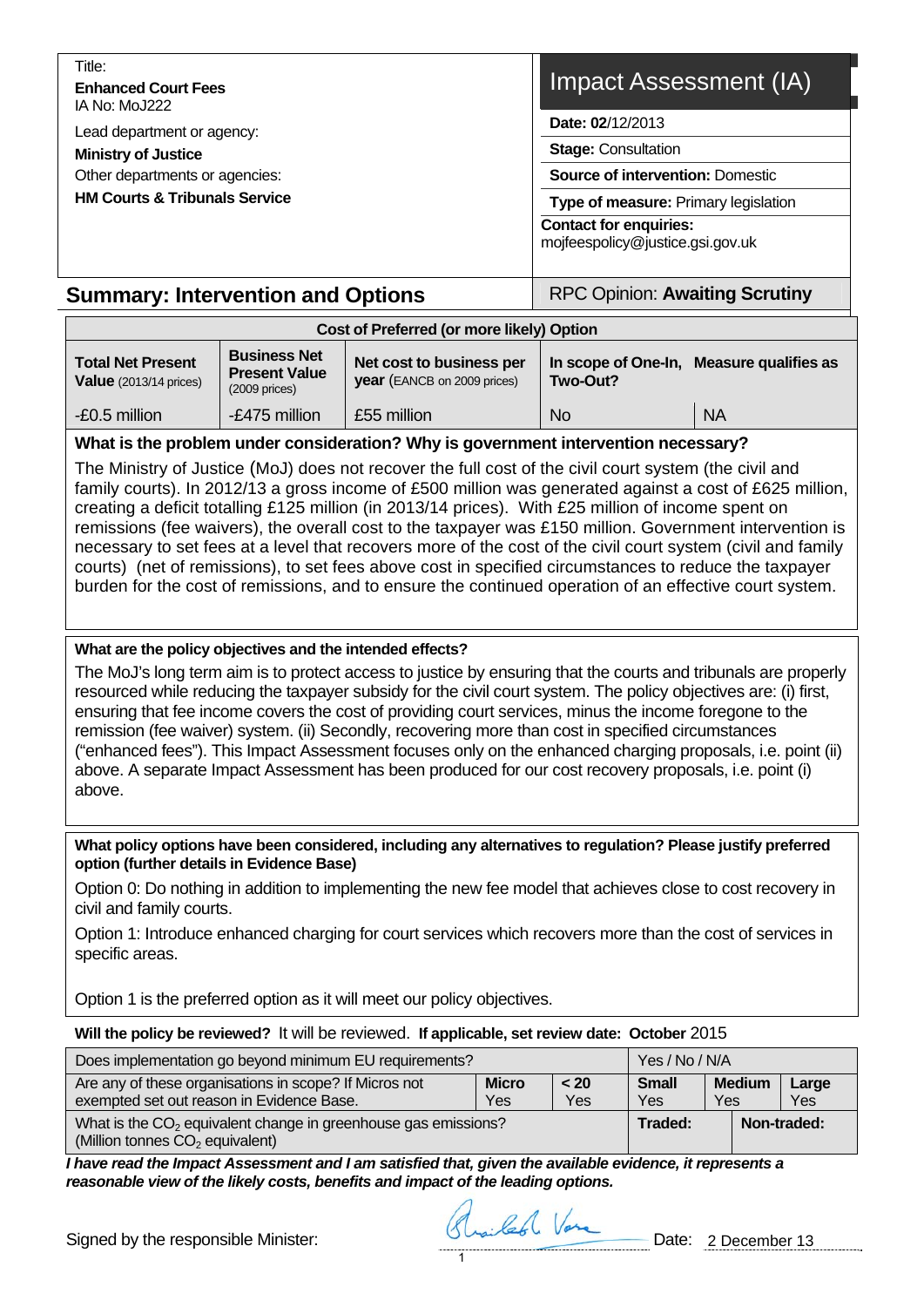## **Summary: Analysis & Evidence Policy Option 1**

**Description:** Introduce enhanced charging for court fees which recover more than the cost of services in specific areas. **FULL ECONOMIC ASSESSMENT** 

| <u>FULL EUUNUMIU AJJEJJIMEN I</u><br>Price                                                                                                                                                                                                                                                                                                                                                                                                                                                                                                                                                                                                                                                                                                                                                                                                | PV Base         |  | <b>Time Period</b>                                                                                                                                                                                            |           |                                                                                                      | Net Benefit (Present Value (PV)) (£m)                                                     |                                                                                                                                                                                                                                                                                                                                                                                                                                                                                                                                                                                                                                                                                                                                                                                                                                                                                   |  |
|-------------------------------------------------------------------------------------------------------------------------------------------------------------------------------------------------------------------------------------------------------------------------------------------------------------------------------------------------------------------------------------------------------------------------------------------------------------------------------------------------------------------------------------------------------------------------------------------------------------------------------------------------------------------------------------------------------------------------------------------------------------------------------------------------------------------------------------------|-----------------|--|---------------------------------------------------------------------------------------------------------------------------------------------------------------------------------------------------------------|-----------|------------------------------------------------------------------------------------------------------|-------------------------------------------------------------------------------------------|-----------------------------------------------------------------------------------------------------------------------------------------------------------------------------------------------------------------------------------------------------------------------------------------------------------------------------------------------------------------------------------------------------------------------------------------------------------------------------------------------------------------------------------------------------------------------------------------------------------------------------------------------------------------------------------------------------------------------------------------------------------------------------------------------------------------------------------------------------------------------------------|--|
| Base<br>Year<br>2013/14                                                                                                                                                                                                                                                                                                                                                                                                                                                                                                                                                                                                                                                                                                                                                                                                                   | Year<br>2014/15 |  | Years<br>10                                                                                                                                                                                                   | Low: -0.5 |                                                                                                      | High: -0.5                                                                                | Best Estimate: -0.5                                                                                                                                                                                                                                                                                                                                                                                                                                                                                                                                                                                                                                                                                                                                                                                                                                                               |  |
| COSTS (£m)                                                                                                                                                                                                                                                                                                                                                                                                                                                                                                                                                                                                                                                                                                                                                                                                                                |                 |  | <b>Total Transition</b><br>(Constant Price)                                                                                                                                                                   | Years     | <b>Total Cost</b><br><b>Average Annual</b><br>(excl. Transition) (Constant Price)<br>(Present Value) |                                                                                           |                                                                                                                                                                                                                                                                                                                                                                                                                                                                                                                                                                                                                                                                                                                                                                                                                                                                                   |  |
| Low                                                                                                                                                                                                                                                                                                                                                                                                                                                                                                                                                                                                                                                                                                                                                                                                                                       |                 |  | 0.5                                                                                                                                                                                                           |           |                                                                                                      | 200                                                                                       | 1,540                                                                                                                                                                                                                                                                                                                                                                                                                                                                                                                                                                                                                                                                                                                                                                                                                                                                             |  |
| High                                                                                                                                                                                                                                                                                                                                                                                                                                                                                                                                                                                                                                                                                                                                                                                                                                      |                 |  | 0.5                                                                                                                                                                                                           |           |                                                                                                      | 210                                                                                       | 1,600                                                                                                                                                                                                                                                                                                                                                                                                                                                                                                                                                                                                                                                                                                                                                                                                                                                                             |  |
| <b>Best Estimate</b>                                                                                                                                                                                                                                                                                                                                                                                                                                                                                                                                                                                                                                                                                                                                                                                                                      |                 |  | 0.5                                                                                                                                                                                                           |           |                                                                                                      | 205                                                                                       | 1,570                                                                                                                                                                                                                                                                                                                                                                                                                                                                                                                                                                                                                                                                                                                                                                                                                                                                             |  |
| Description and scale of key monetised costs by 'main affected groups'<br>The total additional cost to court users is estimated at £190 million per annum (in 2013/14 prices).<br>Transition costs, including costs of minor adjustments to court IT systems, and reissuing forms and<br>guidance, are expected to be no more than £0.5 million. The increases in fee levels will increase the cost of<br>remissions to the taxpayer. We estimate that the cost of additional remissions would be £15 million per<br>annum. Therefore the total cost is £205 million (anomalies in total figures are due to rounding).<br>Within this, the cost to business court users is £55 million from paying higher fees (in 2009 prices). These<br>would normally be paid by unsuccessful claimants and by losing defendants in civil proceedings. |                 |  |                                                                                                                                                                                                               |           |                                                                                                      |                                                                                           |                                                                                                                                                                                                                                                                                                                                                                                                                                                                                                                                                                                                                                                                                                                                                                                                                                                                                   |  |
| Other key non-monetised costs by 'main affected groups'<br>There may be minimal transitional costs related to HM Courts & Tribunals Service staff familiarising<br>themselves with the changed fees. Successful claimants would incur cash flow costs from paying higher<br>fees upfront (but recovering them in due course from losing defendants). There could also be an increased<br>cost in processing fee remissions.                                                                                                                                                                                                                                                                                                                                                                                                               |                 |  |                                                                                                                                                                                                               |           |                                                                                                      |                                                                                           | <b>Total Benefit</b>                                                                                                                                                                                                                                                                                                                                                                                                                                                                                                                                                                                                                                                                                                                                                                                                                                                              |  |
| <b>BENEFITS (£m)</b>                                                                                                                                                                                                                                                                                                                                                                                                                                                                                                                                                                                                                                                                                                                                                                                                                      |                 |  | <b>Total Transition</b><br>(Constant Price)                                                                                                                                                                   | Years     |                                                                                                      | <b>Average Annual</b><br>(excl. Transition) (Constant Price)                              | (Present Value)                                                                                                                                                                                                                                                                                                                                                                                                                                                                                                                                                                                                                                                                                                                                                                                                                                                                   |  |
| Low                                                                                                                                                                                                                                                                                                                                                                                                                                                                                                                                                                                                                                                                                                                                                                                                                                       |                 |  | Optional                                                                                                                                                                                                      |           |                                                                                                      | 200                                                                                       | 1,540                                                                                                                                                                                                                                                                                                                                                                                                                                                                                                                                                                                                                                                                                                                                                                                                                                                                             |  |
| High                                                                                                                                                                                                                                                                                                                                                                                                                                                                                                                                                                                                                                                                                                                                                                                                                                      |                 |  | Optional                                                                                                                                                                                                      |           |                                                                                                      | 210                                                                                       | 1,600                                                                                                                                                                                                                                                                                                                                                                                                                                                                                                                                                                                                                                                                                                                                                                                                                                                                             |  |
| <b>Best Estimate</b>                                                                                                                                                                                                                                                                                                                                                                                                                                                                                                                                                                                                                                                                                                                                                                                                                      |                 |  | $\overline{0}$                                                                                                                                                                                                |           |                                                                                                      | 205                                                                                       | 1,570                                                                                                                                                                                                                                                                                                                                                                                                                                                                                                                                                                                                                                                                                                                                                                                                                                                                             |  |
|                                                                                                                                                                                                                                                                                                                                                                                                                                                                                                                                                                                                                                                                                                                                                                                                                                           |                 |  | Description and scale of key monetised benefits by 'main affected groups'<br>remissions system. Anomalies in total figures are due to rounding.<br>Other key non-monetised benefits by 'main affected groups' |           |                                                                                                      |                                                                                           | Ongoing benefits include increased net fee income to HM Courts & Tribunals Service (and reduced burden<br>on the taxpayer) of £190 million per annum. As the increase in fees may also increase the uptake of<br>remissions, court users would benefit from up to £15 million paid towards their court fees through the                                                                                                                                                                                                                                                                                                                                                                                                                                                                                                                                                           |  |
| Key assumptions/sensitivities/risks                                                                                                                                                                                                                                                                                                                                                                                                                                                                                                                                                                                                                                                                                                                                                                                                       |                 |  |                                                                                                                                                                                                               |           |                                                                                                      |                                                                                           | Discount rate $(\%)$ 3.50                                                                                                                                                                                                                                                                                                                                                                                                                                                                                                                                                                                                                                                                                                                                                                                                                                                         |  |
|                                                                                                                                                                                                                                                                                                                                                                                                                                                                                                                                                                                                                                                                                                                                                                                                                                           |                 |  |                                                                                                                                                                                                               |           |                                                                                                      | place, and that the legislation to allow enhanced fee charging has received Royal Assent. | It is assumed that fee changes will not affect case volumes. However due to external factors there is a<br>degree of uncertainty around baseline caseload volumes so high and low estimates have been provided.<br>The high scenario assumes caseload remains unchanged and the low applies recent decreases in trend to<br>2012/13 caseload. Our best estimate is the mid-point of the high and low scenarios. It has also been<br>assumed that there is no net detrimental impact on outcomes for either civil or family court cases or access<br>to justice. The impact figures only include those fees where HM Courts & Tribunals Service could extract the<br>detailed data required from the case management systems. We assume that there would be no impact on<br>legal services used to pursue and to defend a claim. We assume that the cost recovery proposals are in |  |
| <b>BUSINESS ASSESSMENT (Option 1)</b>                                                                                                                                                                                                                                                                                                                                                                                                                                                                                                                                                                                                                                                                                                                                                                                                     |                 |  |                                                                                                                                                                                                               |           |                                                                                                      |                                                                                           |                                                                                                                                                                                                                                                                                                                                                                                                                                                                                                                                                                                                                                                                                                                                                                                                                                                                                   |  |
|                                                                                                                                                                                                                                                                                                                                                                                                                                                                                                                                                                                                                                                                                                                                                                                                                                           |                 |  | Direct impact on business (Equivalent Annual) £m, 2009 prices:                                                                                                                                                |           |                                                                                                      | In scope of OIOO?                                                                         | <b>Measure qualifies as</b>                                                                                                                                                                                                                                                                                                                                                                                                                                                                                                                                                                                                                                                                                                                                                                                                                                                       |  |

**Costs: 55 Benefits: Net:** -55 No NA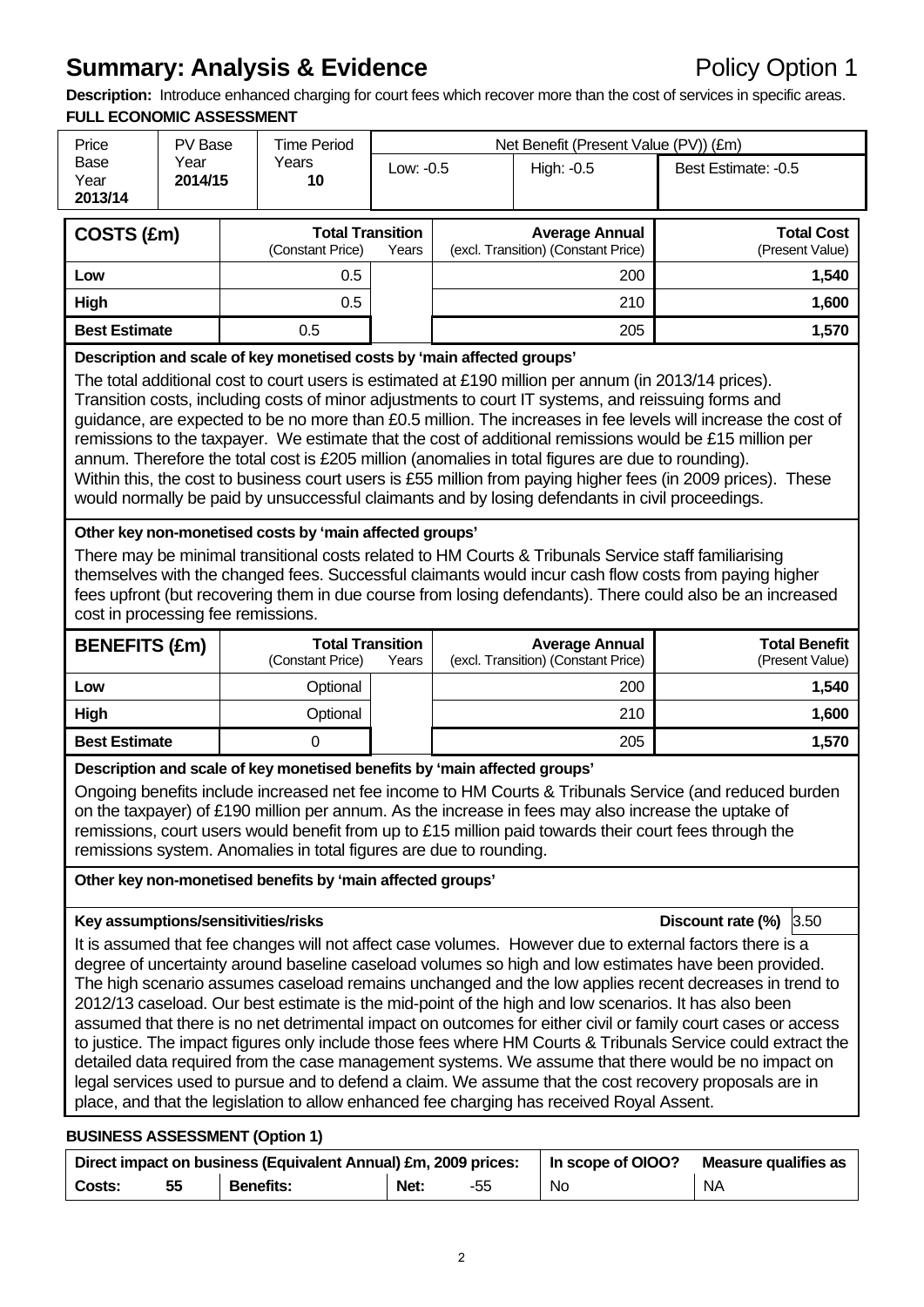# **Annual profile of monetised costs and benefits\* - 2013/14 (nearest £1m)**

| <b>Option 1</b>                 | $Y_1$<br>2014/15         | $Y_2$<br>2015/16 | $Y_3$<br>2016/17 | Y <sub>4</sub><br>2017/18 | $Y_5$<br>2018/19 | Y <sub>6</sub><br>2019/20 | $Y_7$<br>2020/21         | Y <sub>8</sub><br>2021/22 | Y <sub>9</sub><br>2022/23 | $Y_{10}$<br>2023/24      |
|---------------------------------|--------------------------|------------------|------------------|---------------------------|------------------|---------------------------|--------------------------|---------------------------|---------------------------|--------------------------|
| <b>Transition costs</b>         |                          | 0.5              | ٠                | ٠                         | ٠                | $\overline{\phantom{a}}$  | ۰                        | -                         | ٠                         | ٠                        |
| Annual<br>recurring cost        | ٠                        | 205              | 205              | 205                       | 205              | 205                       | 205                      | 205                       | 205                       | 205                      |
| <b>Total annual</b><br>costs    |                          | 205              | 205              | 205                       | 205              | 205                       | 205                      | 205                       | 205                       | 205                      |
| <b>Transition</b><br>benefits   |                          | ۰                |                  | ۰                         | ٠                | ٠                         | $\overline{\phantom{0}}$ | ۰                         | ۰                         | $\overline{\phantom{a}}$ |
| Annual<br>recurring<br>benefits | $\overline{\phantom{a}}$ | 205              | 205              | 205                       | 205              | 205                       | 205                      | 205                       | 205                       | 205                      |
| <b>Total annual</b><br>benefits | ۰                        | 205              | 205              | 205                       | 205              | 205                       | 205                      | 205                       | 205                       | 205                      |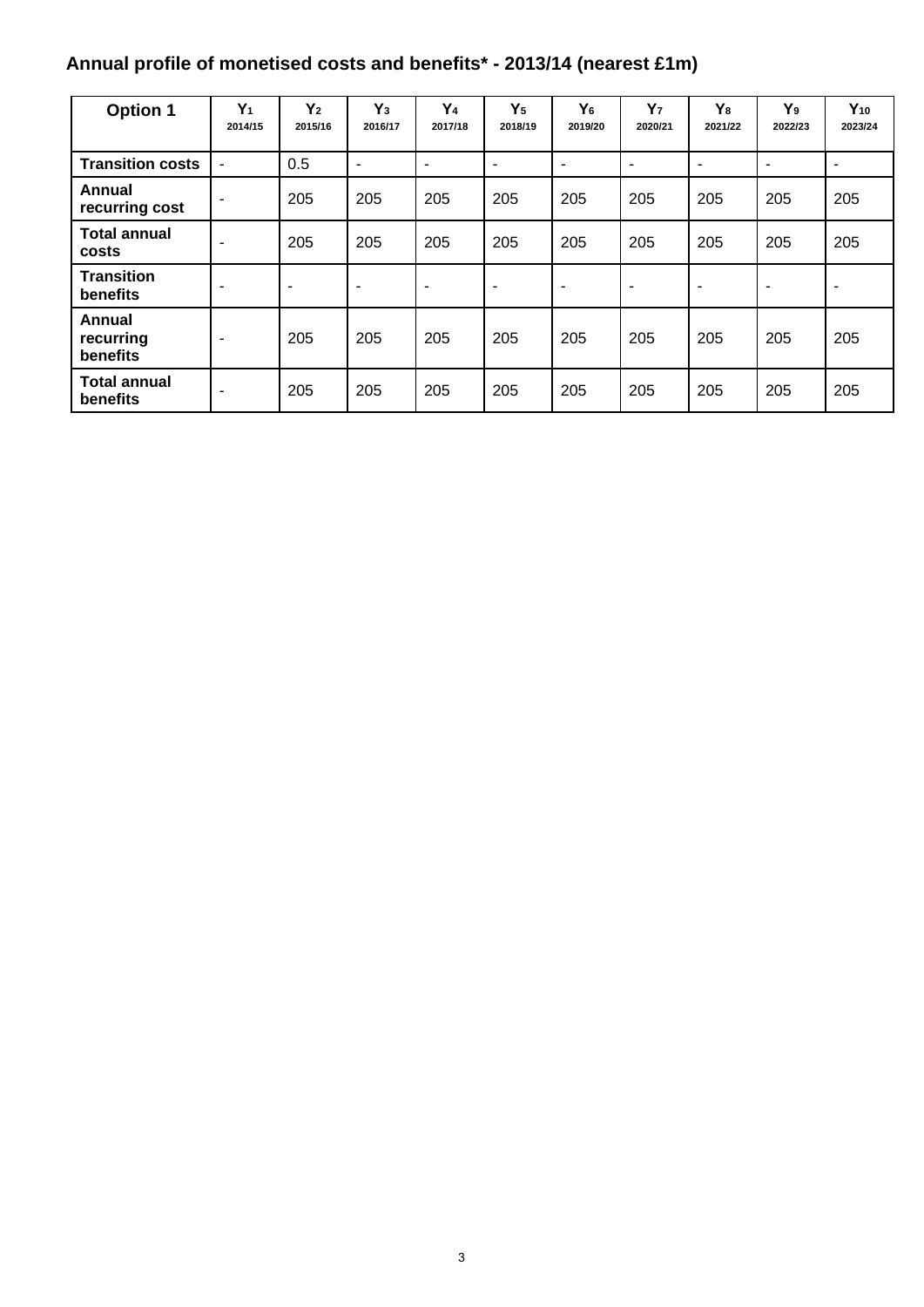## **Evidence Base (for summary sheets)**

## **Background**

- 1. Litigants have paid a fee to make use of the civil courts in England & Wales since the 19th century. Originally, user fees were paid directly to the judges of the courts, who retained them personally. With major reforms of public administration, including the establishment of the court system in broadly its modern form and the introduction of judicial salaries, fee setting powers eventually passed to the Lord Chancellor under Section 165 of the County Courts Act 1888. Hence, it has long been the case that civil justice is not publicly funded and that users must pay for the service that they use.
- 2. Court fees are prescribed by the Lord Chancellor under statutory powers and they must comply with the general policy principles for statutory fee-charging services, as set out in HM Treasury's guidance '*Managing Public Money – Charges and Levies'*, which states that fees should normally be set at full cost levels. Departures from the normal rule may be justified on a case by case basis, but the guidelines generally do not permit different users of the same service to be charged different fees, or allow users of one service to be charged a higher fee to subsidise the fee for users of a different service. The government believes that there is a strong rationale for departing from this principle, and introducing enhanced fees for certain court proceedings which exceed the cost of delivering them. For this reason, we are seeking a power to allow us to do so in the *Anti-social Behaviour, Crime and Policing Bill*, which is currently before Parliament. The clause would require specific enhanced fees to be introduced via a Statutory Instrument..
- 3. A fee remissions system (of fee waivers) is in place to ensure that access to justice is maintained for those individuals on lower incomes who would otherwise have difficultly paying a fee to use court services. Such individuals can therefore access court services free of charge or at a reduced rate. A fee remission is a full or partial fee waiver of the fees that become payable when an individual uses court services.
- 4. The MoJ's long term aim is that the courts and tribunals are properly resourced so that access to justice is protected, while reducing the cost of these services to the taxpayer. The related policy objectives are: (i) first, ensuring that fee income covers close to the cost of the civil court system, minus the income foregone to the remission (fee waiver) system. (ii) to charge enhanced fees at a level that exceeds the cost of the proceedings to which they relate, so that users who can afford to make a greater contribution to the costs of the court system.
- 5. The accompanying consultation paper sets out our proposals for how this could be achieved. The consultation paper will seek views and further evidence on the proposals included. The consultation period will be used to undertake further research on fees and to fill any evidence gaps, where applicable. This document assesses the impact of our proposed approach in relation to point (ii) above. A separate Impact Assessment has been produced for the cost recovery option, i.e. point (i) above.

#### **Rationale**

- 6. The civil court system plays a vital role in our democracy. It provides access to justice for those who need it, helping to maintain social order and supporting the proper functioning of markets and of the economy, including enabling commercial rights and agreements to be clarified and asserted. They:
	- provide the right environment for business and commerce to flourish, giving people the confidence to enter into business, safe in the knowledge that the commercial arrangements they agree will be recognised and enforced by the courts;
	- deal with matters affecting families, from protecting children at risk of harm to making arrangements for couples who are separating; and
	- deal with those accused of committing crimes, acquitting the innocent and convicting and punishing the guilty
- 7. Our existing policy is that fees should be set at a level to recover the costs of the civil court system less the cost of remissions which are borne by the taxpayer. In 2012/13 the deficit for the civil court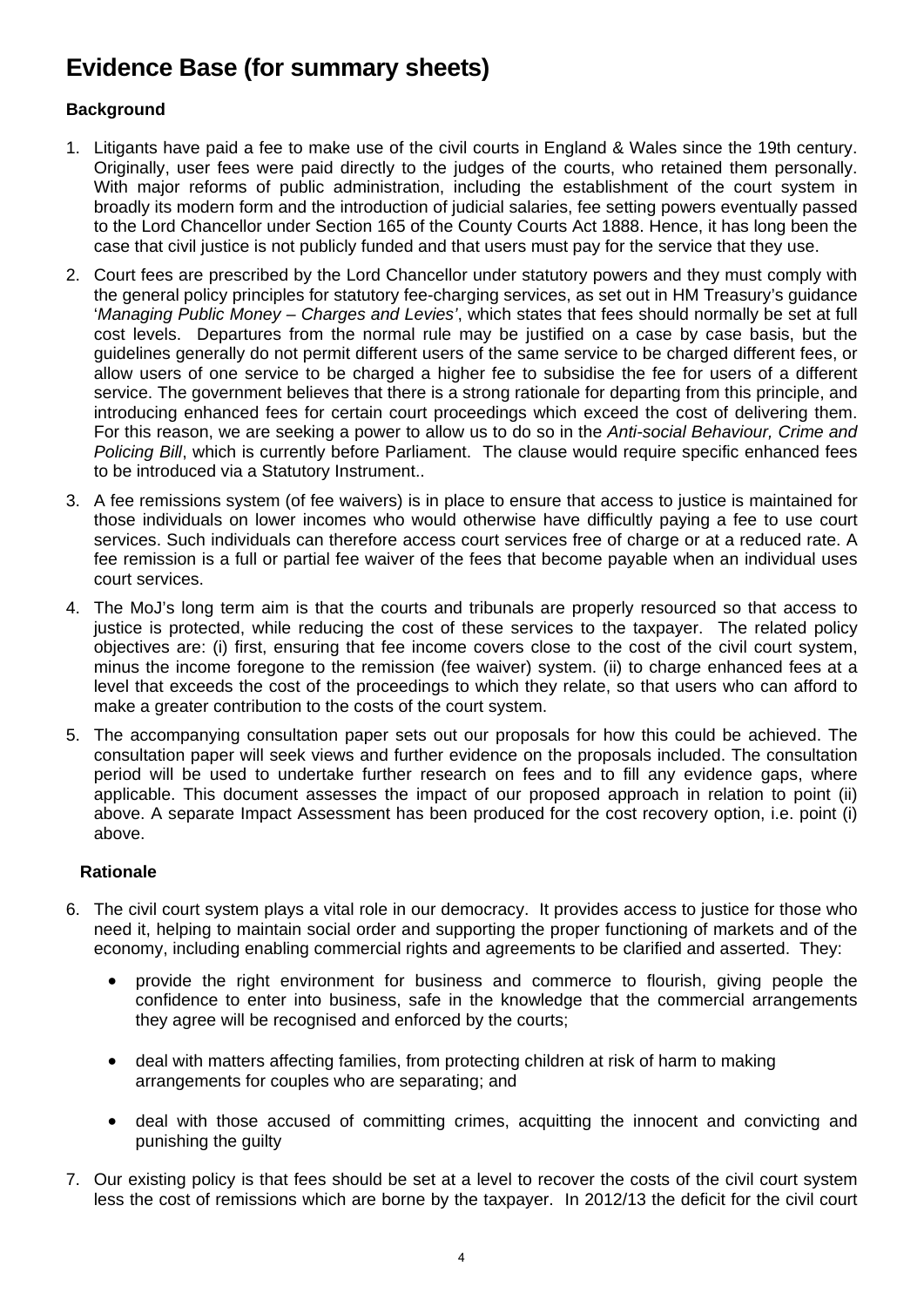system was around £125 million (excluding remissions of £25 million) in relation to gross court costs of around £625 million (in 2013/14 prices).

- 8. Until now, the courts have been operating at less than full cost recovery, which has diverted resources from other areas of operations. It is critical that the courts are properly funded if they are to continue to provide access to justice, whilst contributing to the ongoing development of a more efficient, modernised court service.
- 9. At the same time, the government has made reducing the fiscal deficit a top priority, in order to set the economy on course for growth. Under the terms of its Spending Review settlements of 2010 and 2013, the Ministry of Justice is committed to reducing its budget by over a third by 2015/16. The courts, and those who use them, must make a contribution to reducing public spending.
- 10. .Achieving this outcome in this environment involves some difficult choices: there is a limit to how much can be achieved through spending cuts alone.
- 11. For these reasons, the government believes that it is fair and proportionate for those who can afford to pay should contribute more to the costs of the courts so that access to justice is preserved, and the cost to the taxpayer is reduced.

### **Policy Objectives**

#### *General principles for fee charging*

- 12. Providing access to justice remains the critical objective underpinning the government's approach to reform of HM Courts & Tribunals Service generally, and to the reform of fees specifically.
- 13. All court users will, in future, be expected to contribute more to the costs of providing court services where they can afford to do so. Fee remissions will continue to be provided for those who qualify, so that access to justice is not denied.
- 14. This also applies more widely in other parts of the court system. We are separately considering how convicted criminals might contribute more to the costs of the criminal courts.
- 15. The establishment of HM Courts and Tribunals Service as a single, integrated, organisation has provided the opportunity for efficiency reforms. Since 2010, in relation to the whole court system (criminal, civil and family), we have;
	- closed 138 under utilised courts:
	- reduced staff by over 3,500; and
	- centralised work and functions to save money.
- 16. We will continue to look for further opportunities to integrate common services, including estates, IT, finance and HR, to minimise cost (in particular indirect costs and overheads) and maximise flexibility and efficiency.

#### *Transition*

- 17. The government intends to move towards this position in discrete stages.
- 18. First, we want to move from the current deficit in the civil court system to a position under which the fees we charge reflect the full cost of providing that service, with some exceptions.
- 19. We are separately introducing legislation to enable us to charge enhanced fees which are not limited to the costs of providing services.
- 20. Finally, the Lord Chancellor announced in March 2013 that we are looking at options to enable HM Courts & Tribunals Service to increase revenue, raise the investment required to modernise our facilities and put the service we provide on a sustainable footing. In his announcement, the Secretary of State committed to update Parliament in due course once any proposals have been developed.
- 21. Our proposals for achieving this are set out in the accompanying consultation paper.

#### **Description of Options Considered**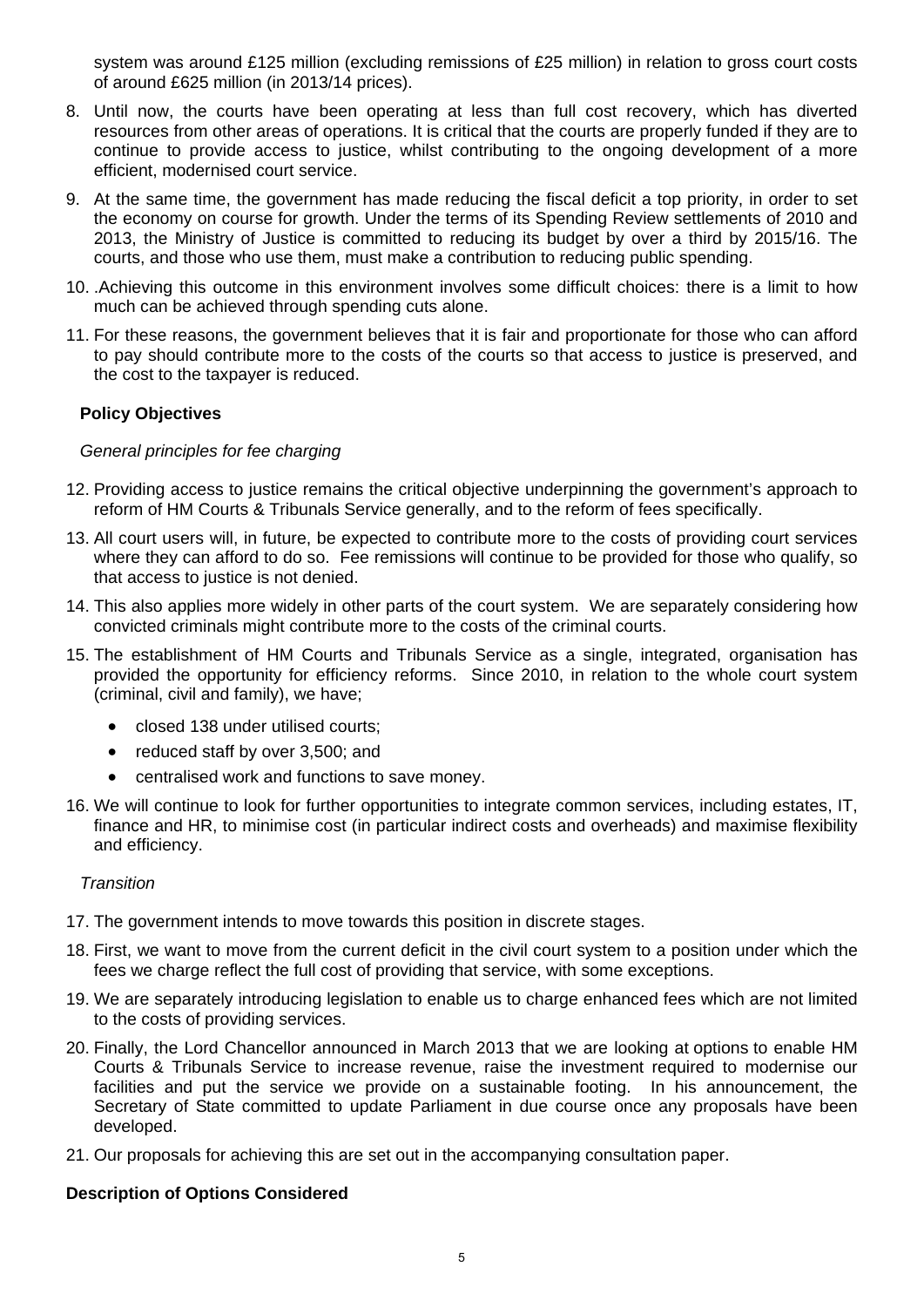- 22. This Impact Assessment identifies both monetised and non-monetised impacts with the aim of understanding what the net social impact might be from implementing these options.
- 23. Option 0 (Base Case) Do nothing in addition to implementing the new fee model that achieves close to full-cost recovery in the civil court system.
- 24. Option 1 Introduce enhanced charging for court services which recover more than the cost of services in specific areas.
- 25. The government's preferred option is Option 1. We welcome views on these proposals during the consultation period.

#### **Affected Stakeholder Groups, Organisations and Sectors**

26. The following groups are likely to be affected by the proposals:

- Court Users those who wish to use the civil court system;
- HM Courts & Tribunals Service who administer the civil court system;
- Taxpayers the subsidy currently provided by the UK Exchequer towards the running and operating costs of HM Courts & Tribunals Service; and
- Legal Services Agency (LAA) litigants or appellants who are eligible for legal aid have their fees paid for them by their legal representatives, who can reclaim the money from the LAA.
- 27. These changes will affect, primarily, individuals and businesses pursuing cases through the courts. The fee changes for divorce proceedings will affect individual users of the service. Fee changes in civil proceedings will affect individuals and organisations using the courts. Alternatives to court, such as mediation and arbitration, are available in most civil proceedings subject to these proposals.

#### **Cost and Benefits of Options Considered**

#### **Key Assumptions**

#### *Methodology*

- 28. To model the income from proposed fee regimes we have combined output from costing and case progression analysis, taking into account remissions and changes to caseload volumes.
- 29. To calculate money claim fee income, we assume claims are equally distributed within each current fee band.

*Trends* 

- 30. We have modelled two scenarios to reflect baseline caseload uncertainty. Our high scenario assumes that caseload stays at 2012/13 levels. The low scenario applies recent trends in caseload to 2012/13 volumes; 10% fall in specified money, 3% fall in unspecified money claims and a 4% decline in divorce petitions. We present the mid-point of these two estimates throughout this Impact Assessment.
- 3[1](#page-5-0). We present both costs and income in 2013/14 prices<sup>1</sup>. This assumes that fees are uplifted by inflation each year.
- 32. We assume that costs are constant at 2012/13 cost levels; £625 million per year (2013/14 prices). We also assume that fee income is constant from 2015/16 onwards.

*Refunds* 

33. We assume that there are no refunds of court fees.

*Remissions* 

34. We assume that the remissions scheme introduced in October 2013 is in place and that the remissions thresholds are adjusted for inflation annually.

*Demand* 

l

<span id="page-5-0"></span> $<sup>1</sup>$  Cost base in 2013/14 prices is £625 million</sup>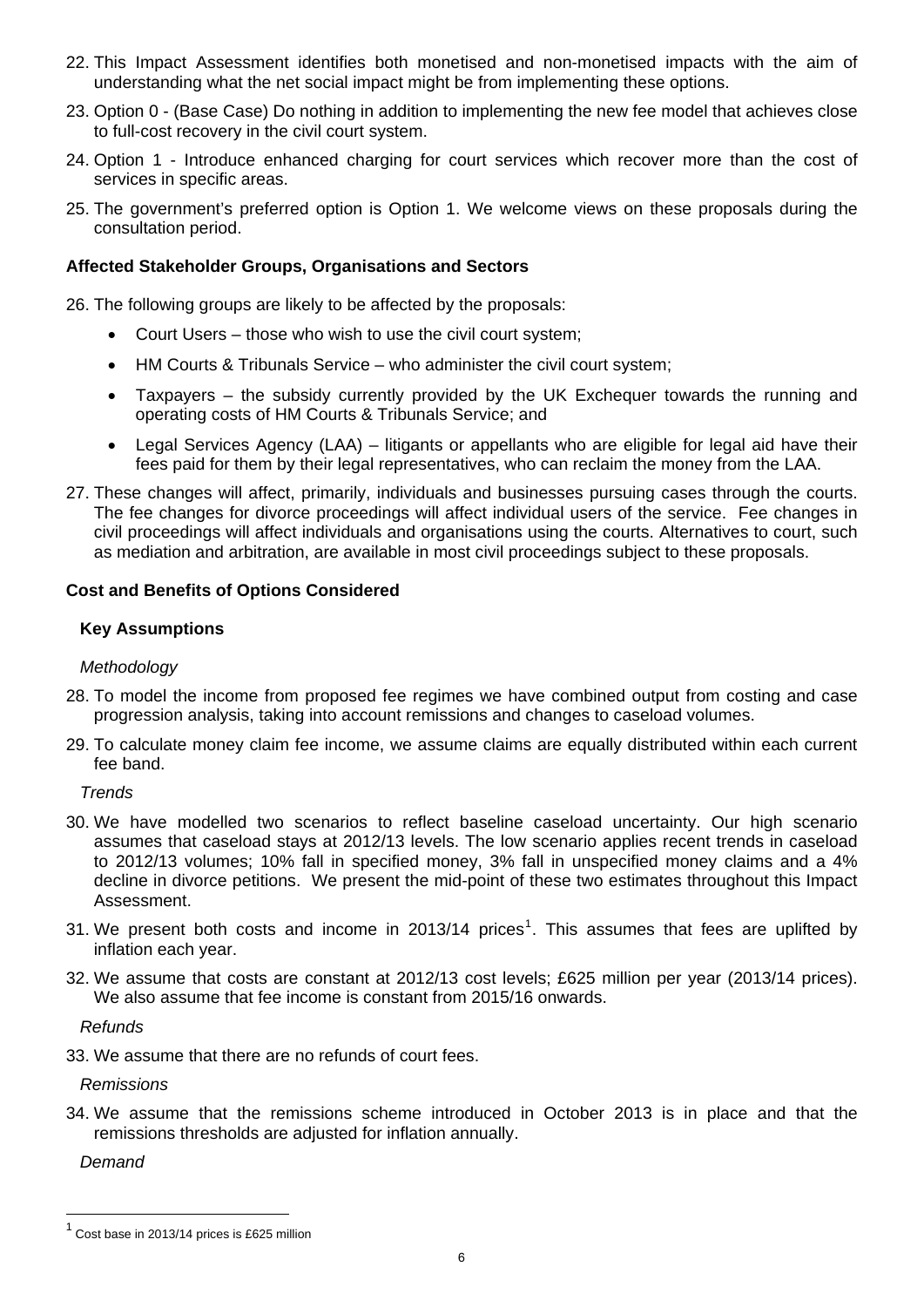- 35. We assume that user demand will not change in response to planned cost and enhanced fee rises i.e. that court fee changes themselves will not change court case volumes. Qualitative evidence conducted to date suggests that this assumption is reasonable:
	- 2013 MoJ internal qualitative research (see annex published alongside this impact assessment) with bulk user organisations and solicitors reported that increases in court fees would have minimal impact on the volume of cases they bring to court, as litigation was seen as a last resort, decisions to take cases to court were influenced more by other factors, and court fees were considered to be a small proportion of the overall cost of going to court among those who used legal representation..
	- [2](#page-6-0)007 MoJ Research Paper<sup>2</sup> found that fees ranked as lower in importance than other considerations such as "getting justice".
	- Internal analysis on Civil Driver-Based Forecasts: concluded that minor fee changes (at issue) that have occurred since 2000 do not appear to have had any statistically significant impact on historical caseload over and above the variation that is explained by changes in the other economic drivers (debt, GDP, interest rates).
	- In general, when pursuing litigation, court fees also tend to be significantly lower than costs of legal services. For example using data collected as part of the Jackson Review<sup>[3](#page-6-1)</sup>, average litigation costs were over £800,000 for one side in commercial proceedings compared with the court fees that would have been incurred of around £3,000. The normal rule is that both legal services costs and court fees can also be transferred to the losing defendant by successful claimants in civil (but not family) proceedings.
- 36. We sensitivity test this assumption in paragraph 106.

#### *Royal Courts of Justice*

- 37. We also assume that all specified and unspecified money claims in the Royal Courts of Justice (Rolls Building and Queen's Bench) have a value of over £200,000. Given that there is likely to be a wider range of claim sizes, we apply optimism bias to this assumption, as discussed in paragraph 104.
	- *Fees*
- 38. Individual fees in this Impact Assessment are presented in 2012/13 prices. We assume that these will be inflated to 2013/14 prices when we respond to the consultation.

#### *Legislation*

39. We assume that the cost recovery proposals (see accompanying Impact Assessment) are in place, including legislation to allow enhanced fee charging, by the time that the enhanced fee proposals would come into effect in 2015/16.

#### **Option 0 (Base Case) Do nothing. Maintain the new fee model that moves close to full-cost recovery in the civil court system.**

#### **Description**

l

- 40. For the purposes of assessing the impact of our proposals for enhanced fees, the 'do nothing' base case option assumes that the proposals for cost recovery (as set out in the consultation paper) have been implemented in full. For further details see the accompanying Impact Assessment for cost recovery. Therefore, under the "do-nothing" base case option we would continue with the proposed cost recovery fee charging structure.
- 41. Under this option, HM Courts & Tribunals Service's overall rate of cost recovery would remain approximately the same in 2015/16, as long as there are no significant fluctuations in levels of demand.
- 42. Based on the mid-point of these scenarios, the cost recovery proposals are expected to increase income by **£105 million** per annum compared to the position before cost recovery is introduced from 2015/16 onwards**.**

<span id="page-6-0"></span><sup>2</sup> Source: What's cost got to do with it? The impact of changing court fees on users (MoJ, 2007)

<span id="page-6-1"></span>Appendix 9, *Review of Civil Litigation Costs: Preliminary Report*, May 2009.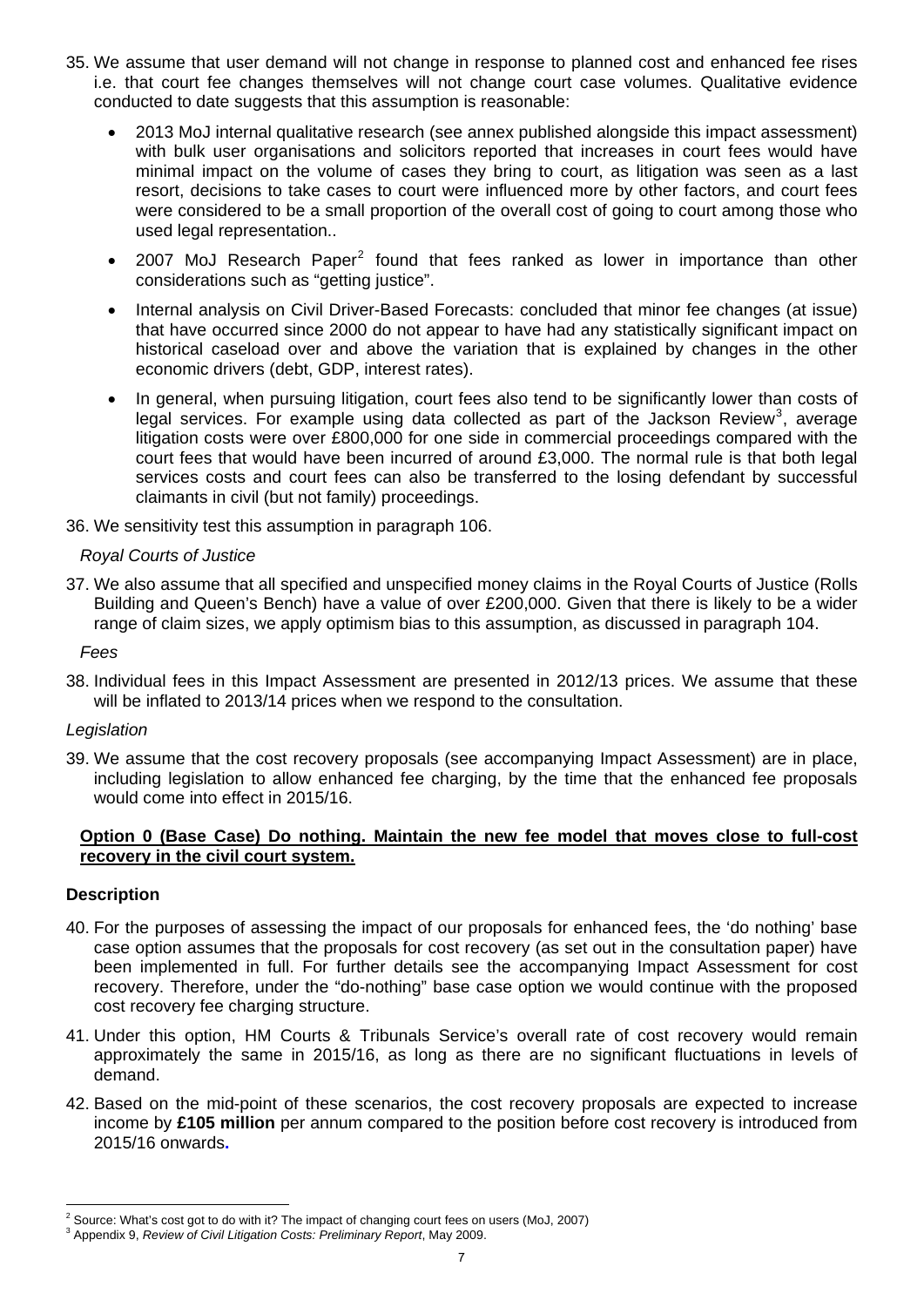43. Because the do-nothing option is compared against itself its costs and benefits and necessarily zero, as is its Net Present Value  $(NPV)^4$  $(NPV)^4$ .

#### **Option 1 - Introduce enhanced charging for court fees which recover more than the cost of services in specific areas**

### **Description**

- 44. The normal rule, set out in *Managing Public Money*, [5](#page-7-1) is that when public bodies charge for providing services, the fees charged should be set at a level designed to recover the full cost of providing those services.
- 45. The government believes, however, that there is a strong rationale for departing from the normal policy in some cases. For certain proceedings before the courts in England and Wales we believe that there is strong case for setting fees at a level above the cost of the activities to which they relate ("enhanced fees"). We are seeking a general power which would allow the Lord Chancellor to do so in the *Anti-social Behaviour, Crime and Policing Bill*, which is currently before Parliament.
- 46. The clause sets out the purpose of charging enhanced fees, which is to ensure that the courts are adequately funded. When setting fees, the Lord Chancellor is under an existing duty (see s.92(3) Courts Act 2003) to have regard to the principle that access to the courts must not be denied. That duty will continue – and, in addition, he would also be required to have regard to:
	- the overall financial position of the courts and tribunals; and
	- the competitiveness of legal services.
- 47. Our proposals for cost recovery are designed to ensure that income from the civil court system moves closer to the costs of providing those services, less the cost of remissions, which are borne by the taxpayer. However, we need to go further to reduce the net costs of the courts to the taxpayer. In these circumstances, we believe it is reasonable that those who use the courts should make a greater contribution to the costs of running these services where they can afford to do so.
- 48. Our proposals are to introduce enhanced fees in the following specific areas (a detailed breakdown of the proposed structure is at Annex A):
	- money claims (both specified and unspecified);
	- commercial proceedings; and
	- divorce proceedings.

#### Specified Money Claims

l

- 49. To protect access to justice and to reduce the burden on the taxpayer, the government believes that users should make a greater contribution to the cost of the court service. To achieve this, we believe that it is fairer to charge users a fee for the issue of a specified money claim which more closely reflects the value of these proceedings to those who bring them.
- 50. Our proposal is therefore to charge a fee for the issue of a specified money claim which represents 5% of the value of the claim, subject to a minimum and (potentially) maximum fee. We believe that a fee of 5% of the value of the claim is the appropriate proportion to apply in these cases, as:
	- at this level, the fee remains a small proportion of the overall value of the debt. Our research suggests that this would not result in litigation becoming disproportionately expensive; and
	- it results in higher fees being paid for higher value claims.
- 51. This proposal would generate an expected **£45 million** in additional income for the operation of the courts.

<span id="page-7-0"></span><sup>4</sup> The Net Present Value (NPV) shows the total net value of a project over a specific time period. The value of the costs and benefits in an NPV are adjusted to account for inflation and the fact that we generally value benefits that are provided now more than we value the same benefits provided in the future.

<span id="page-7-1"></span>[www.gov.uk/government/publications/managing-public-money](https://www.gov.uk/government/publications/managing-public-money) (published July 2013)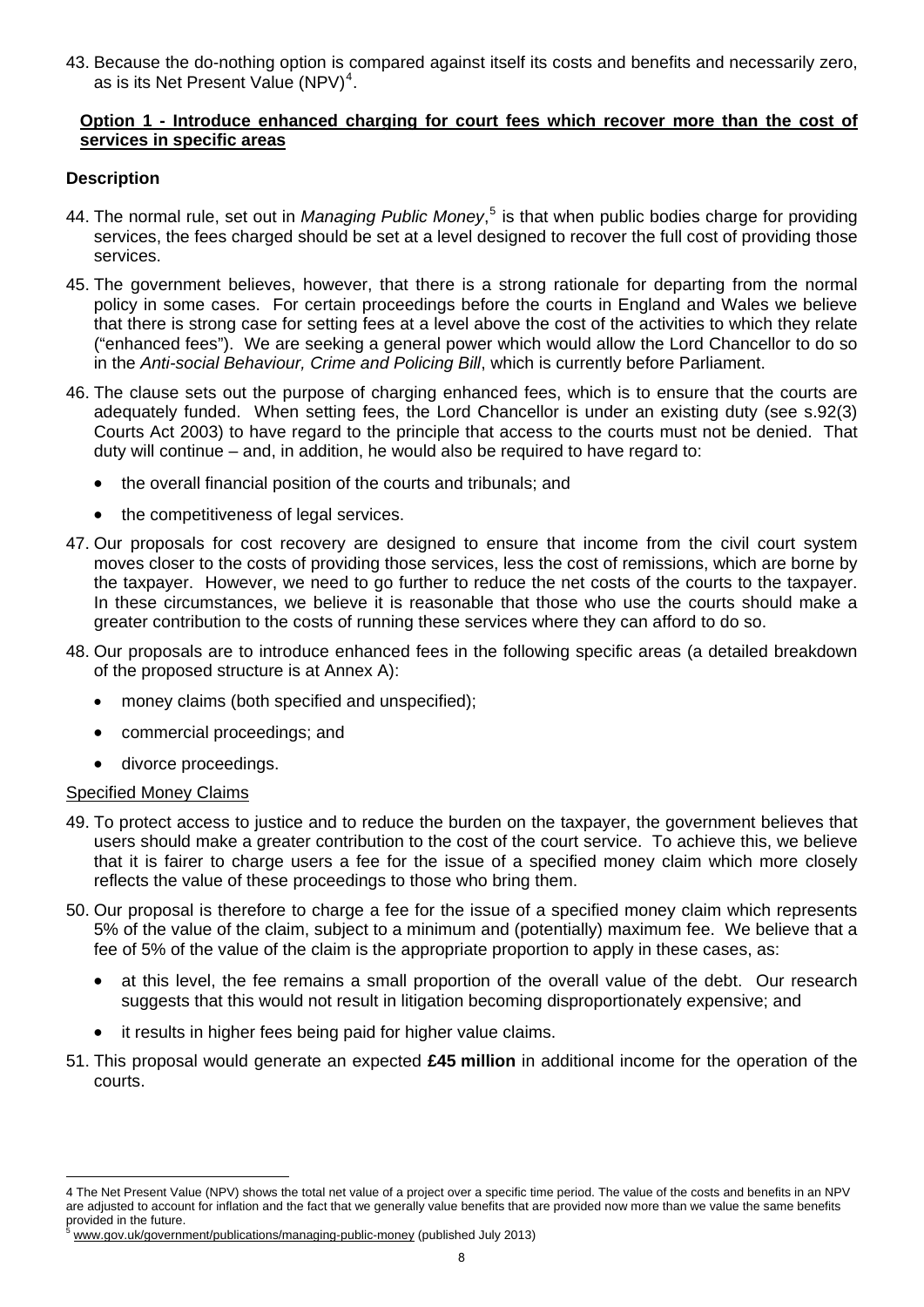#### *Minimum and maximum fees*

- 52. If these proposals were applied to all money claims, certain types of claim (i.e. those of around £10,000 and below) would pay a lower fee than under the cost recovery proposals. Given the current financial climate, in which there is a pressing need to reduce the net cost of the courts to taxpayers, we do not believe that it would be justifiable to reduce any fee. We therefore propose that the fee for a claim of £10,000 or less should remain unchanged from the fees proposed in our cost recovery plans.
- 53. It is also the case that the proposal could result in very high issue fees for higher-value claims and, in a small number of very high-value claims, the fee charged could be substantial. For example, a claim valued at £20 million would pay an issue fee of £1 million, and a claim valued at £1 billion would result in an issue fee of £50 million. At these levels, we accept that litigation would become prohibitively expensive.
- 54. Our research suggested that a cap would be required to provide certainty over the costs of litigation, and to prevent fees for high-value cases becoming too expensive. Some debt agencies suggested that they would introduce their own internal cap on the cost of cases, above which cases would be deemed too expensive to pursue.
- 55. The government agrees that it is appropriate to set a cap on fees. The majority of claims in which proceedings are issued are for claims valued at £5,000 or below, and 98% of claims (excluding those issued in the Rolls Building) have a value of under £200,000. For this reason, we believe the maximum issue fee should be £10,000 (equal to the fee which would apply to a claim worth £200,000).

#### *Discounts*

- 56. Currently, those who use the Claims Production Centre or Money Claims Online (MCOL) pay a lower fee to issue proceedings. This reflects the administrative saving to HM Courts & Tribunals Service in processing the claim through these channels.
- 57. Under the proposals for cost recovery, we propose to rationalise the discounts for using these channels:
	- the current discounts for money claims online would to apply for all online and bulk claims issued for £1,500 or below; but
	- there would be a 10% discount for claims over £1,500 (up to the maximum value of £100,000).
- 58. Under our enhanced fees proposals the fee for a claim of £10,000 or less will attract the same fee as under the cost recovery proposals (see paragraph 52). We also propose that the same approach should be applied to the fees charged for claims issued online and that claims of £10,000 or less issued online or through the Claims Production Centre should attract the same discounted fee as under our cost recovery proposals. Claims of more than £10,000 issued online or through the Claims Production Centre (up to the maximum of £100,000) would attract a fee of 5% of the value of the claim, less a discount of 10%.

#### *Counterclaims*

59. Under the current arrangements, the fee for issuing a counterclaim is the same as the fee for the principle claim. Under these proposals for enhanced fees, the same approach would apply to counterclaims.

#### Unspecified Money Claims

- 60. There are some 175,000 unspecified money claims issued each year in the civil courts. Under the current arrangements, the same fee regime applies to both specified and unspecified money claims. The fee to issue proceedings for an unspecified money claim is based on an estimate of the value of the claim provided by the claimant.
- 61. The only difference between specified and unspecified claims is that there is an element of uncertainty in the quantum being sought in an unspecified claim because, for example, it includes an element of damages to be assessed. In principle, therefore, we think that it is reasonable to apply the same approach to unspecified claims as proposed for specified claims. In particular, we do not believe that it would be reasonable or fair to distinguish between proceedings and to charge a different fee solely on the basis that the value could not be precisely determined when the proceedings were issued.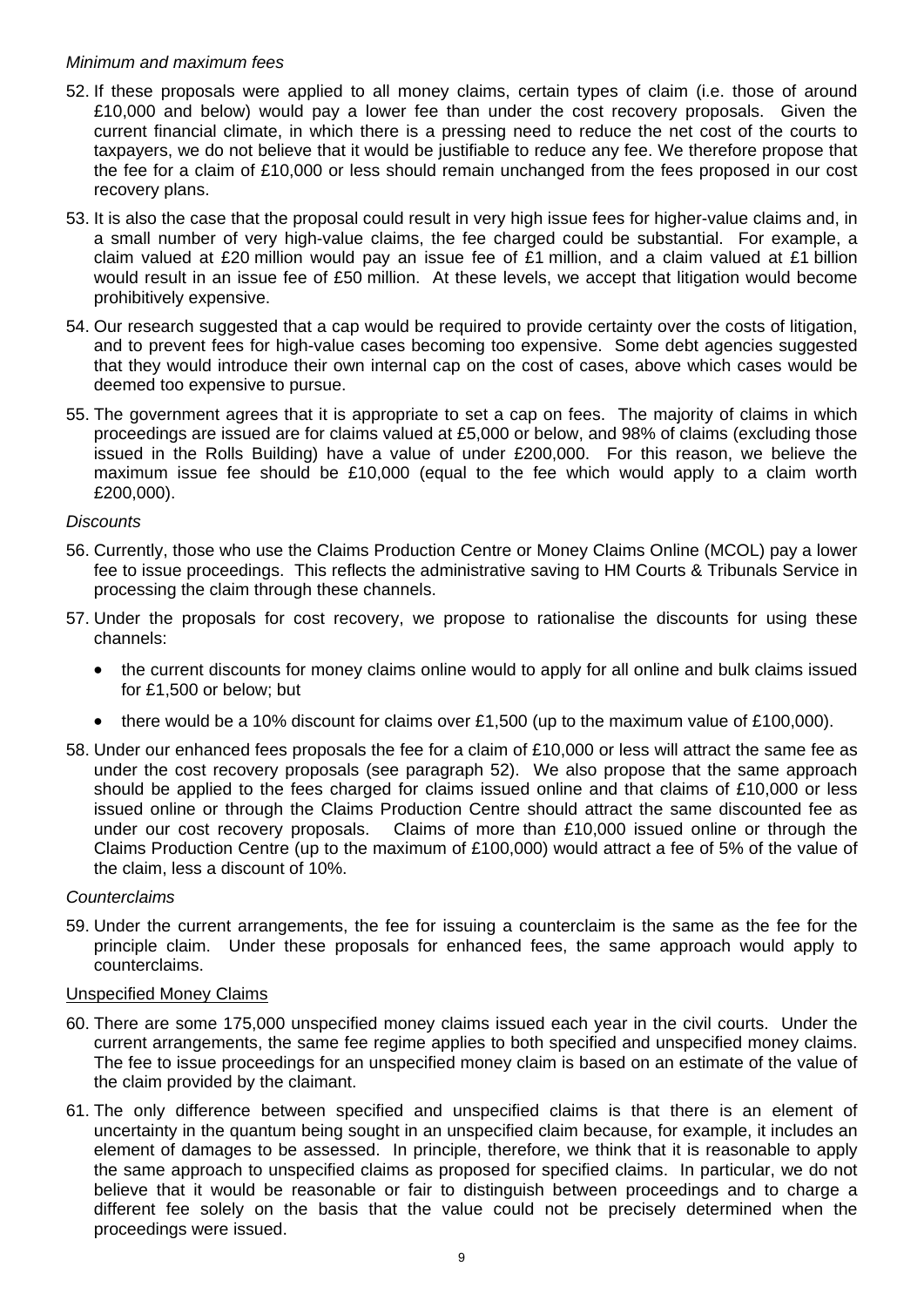62. Our proposal is that the fee to issue an unspecified claim (e.g. personal injury) should be the same as for a specified money claim; charging an issue fee of 5% of the upper value of the unspecified claim for claims above £10,000, up to a cap of £10,000. Claims less than £10,000 would pay the issue fee charged under the full cost proposals. Using the 2012 distribution of unspecified money claims, we calculate the issue fee for the midpoint of each fee band and use these to calculate an average fee; this provides an estimate of **£55 million** additional income per annum compared to the base case. During the consultation, views will also be sought on whether the fee structure, and specifically the maximum fee, in unspecified money claims should be set at the same level as for specified money claims, or whether the maximum fee should be set at a lower level of £5,000. This would reduce the estimate of income from unspecified money claims by £10 million per annum to **£45 million per annum** compared to the base case.

#### Specific fees for commercial proceedings

- 63. Commercial proceedings in London are heard in the Rolls Building which brings together in one place the work of the Admiralty and Commercial Court, the Technology and Construction Court, and the Chancery Division of the High Court. In the disputes brought to these jurisdictions, particularly those heard in the Admiralty and Commercial Court, there are significant sums of money at stake. They often involve large multi-national organisations or wealthy individuals. These are parties who have chosen to have their commercial affairs governed by English law, and to have their disputes decided through the English courts.
- 64. The Rolls Building is the largest specialist centre for the resolution of financial, business and property litigation anywhere in the world. It is a state-of-the-art facility, with 31 court rooms and three super courts, with modern IT and video conferencing facilities and 55 consultation rooms available to litigants and their legal advisers. The cases are managed and decided by Judges who are specialists in this area of law.
- 65. There are around 7,000 claims issued each year in the Rolls Building, of which around 1,200 are listed for hearing, generating income of under £5 million. In 2012, in the Admiralty and Commercial Court, 76% of the proceedings issued involved at least one foreign party.
- 66. The government has invested heavily in the Rolls Building to provide a modern and efficient environment for resolving commercial disputes. This investment has done much to cement London's unrivalled reputation as the world's leading dispute resolution centre. A major survey on international arbitration reported that while corporations generally prefer to use their national law in a contract, evidence suggests where this is not possible English Law is by far the most popular choice, thus supporting London's position as the most preferred and widely used seat for Arbitration and the role of our courts in international litigation.<sup>[6](#page-9-0)</sup> The value of legal exports to the UK economy is estimated to be worth approximately £4 billion per annum.<sup>[7](#page-9-1)</sup>
- 67. In these disputes, particularly those heard in the Commercial Court, significant sums of money are at stake. They often involve large multi-national organisations or wealthy individuals. These are parties who have chosen to have their commercial affairs governed by English law, and to have their disputes decided through the English courts. However, these cases are subject to the same fee regime as any other money claim brought before the civil courts.
- 68. Under our proposals for cost recovery, a case in the Commercial Court which proceeded to trial would attract:
	- an issue fee of £1,870 (assuming the value of the claim is more than £300,000); and
	- a hearing fee of £1,090.

l

69. Under our proposals for increasing fees for money claims the issue fee for commercial proceedings would increase to 5% of the value of the claim, up to a maximum fee of £10,000. One option would be for commercial proceedings to be subject to the same fee structure as standard money claims. However, the government believes that, for this specific group of cases, litigants obtain a much greater benefit from being able to litigate their disputes though the UK courts. We believe that it is reasonable that those bringing these types of proceedings should make a greater contribution to the

<span id="page-9-0"></span><sup>&</sup>lt;sup>6</sup> Queen Mary University School of International Arbitration (2010), '2010 International Arbitration Survey: Choices in International Arbitration'. Surveyed 136 international corporations.

<span id="page-9-1"></span><sup>7</sup> Figure derived from The Pink Book, 2012, ONS (in 2012 prices)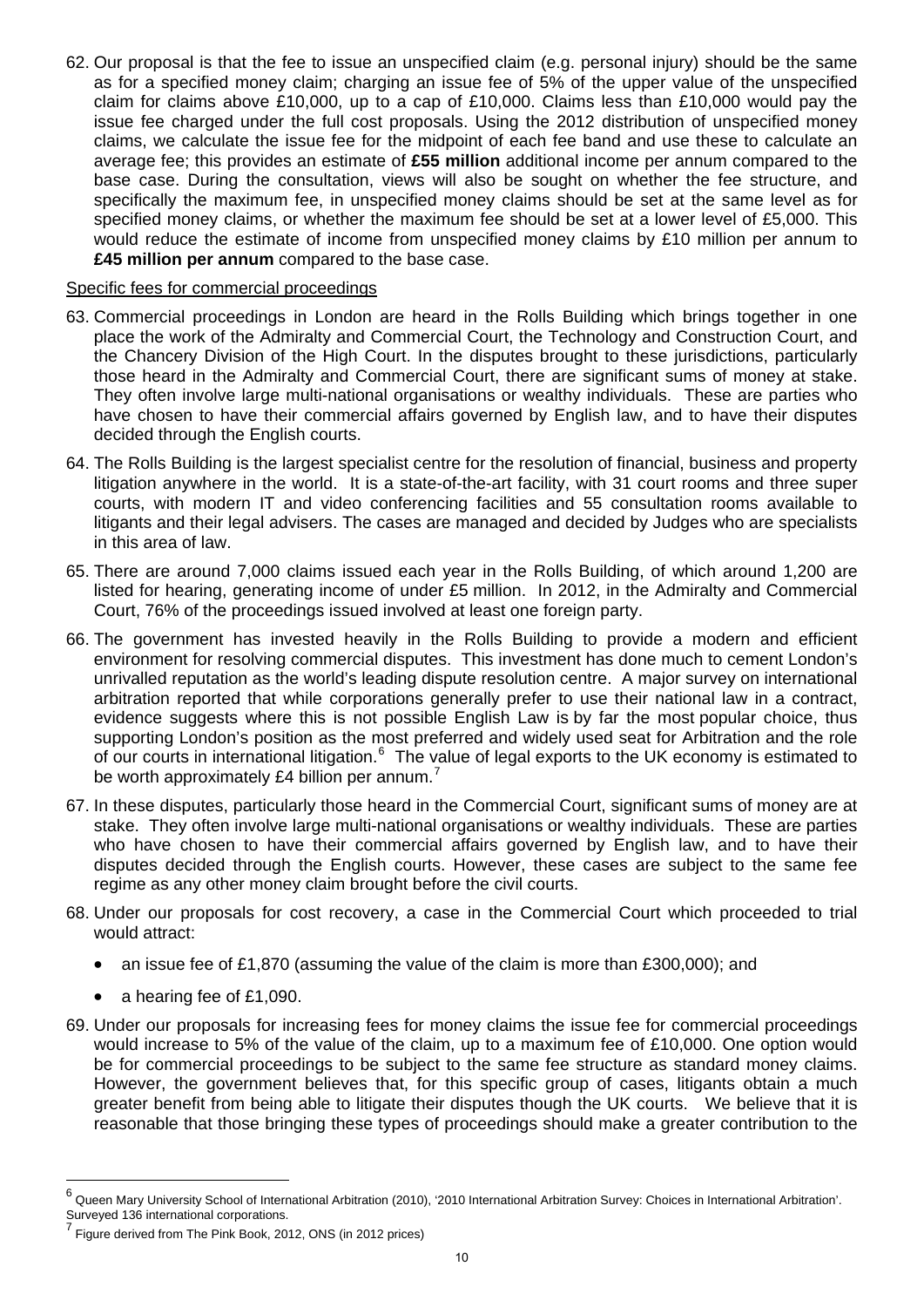costs of maintaining the courts. The government has developed two alternative proposals to achieve this outcome:

- **(a) Higher maximum fee** We propose to apply a higher cap to commercial proceedings. For standard money claims, our proposal is to apply a maximum fee of £10,000 to a specified money claim, and either £5,000 or £10,000 for unspecified claims. With a £10,000 cap for both specified and unspecified money claims estimated income from the Royal Courts of Justice is **£60 million per annum** compared to the base case. However, we believe that it would be fair to increase the maximum fee for commercial proceedings (whether specified or not) to reflect the fact that the sums at stake in these proceedings are typically much higher than in standard litigation. Our proposal is therefore to raise the ceiling on the fee to issue commercial proceedings to either: £15,000 (the fee applicable to a claim of £300,000); or £20,000 (the fee applicable to a claim of £400,000). This does not include Queen's Bench proceedings. We estimate that this will increase income to **£70 million or £85 million per annum respectively** compared to the base case.
- **(b) Hearing fees for proceedings in the Rolls Building**  Alternatively, we propose that the maximum issue fee should be the same as specified money claims (£10,000) and a hearing fee should instead be charged which better reflects the amount of resource consumed. Our proposal is to charge a fee for a hearing, trial of a preliminary issue, or substantive trial of the claim, at the rate of **£1,000 per day**. This is estimated to generate income of **£5 million per annum** compared to the base case.

Under both proposals, the intention is to apply the issue fee to all money claims pursued in the Rolls Building (i.e. money claims in the Commercial and Admiralty Court, the Technology and Construction Court, and the Chancery Division). They would also apply to same proceedings where they are undertaken at regional District Registries. However, under this proposal, the proposed enhanced fees would not apply to other (i.e. non-money) types of proceeding, including, for example, possession claims, insolvency petitions and bankruptcy proceedings. The consultation seeks views on whether the enhanced fees proposals should apply to proceedings in the Mercantile Court. It is also proposed that the same fee structure should apply to all commercial money claims, both specified and unspecified. See Annex B for further details.

70. In quoting the £190m additional income from these proposals, we assume that the £10,000 cap applies for all money claims.

#### Divorce proceedings

- 71. There were around 120,000 divorce petitions filed in 2012/13. Most of these, around 95%, are not defended and proceed unchallenged to the dissolution of the marriage.
- 72. Under the cost recovery proposals the fee for a divorce petition would remain unchanged at £410. However, we believe that divorcing couples would be prepared to pay a much higher fee to complete the dissolution of the marriage. We believe that it is right that those who can afford to pay more should do so to ensure that the courts are properly funded. Fee remissions would continue to be available for those who qualify.
- 73. For these reasons, and given the financial imperative to reduce the costs of the courts to the taxpayer, we think it is reasonable that those who seek a petition for a divorce should pay an enhanced fee to do so.
- 74. We estimated that the cost of an uncontested divorce was around £270. The government's view is that the fee for a divorce petition should be set at a level above costs. Specifically, we believe that those petitioning for divorce would be prepared to pay considerably more than the cost of the petition in order to secure the legal dissolution of their marriage.
- 75. Our proposal is that the fee should be £750. This is estimated to increase income by **£30 million per annum** compared to the base case.

**Figure 1: Graph showing estimated income by case type from enhanced fee package (with £10,000 cap for all money claims)**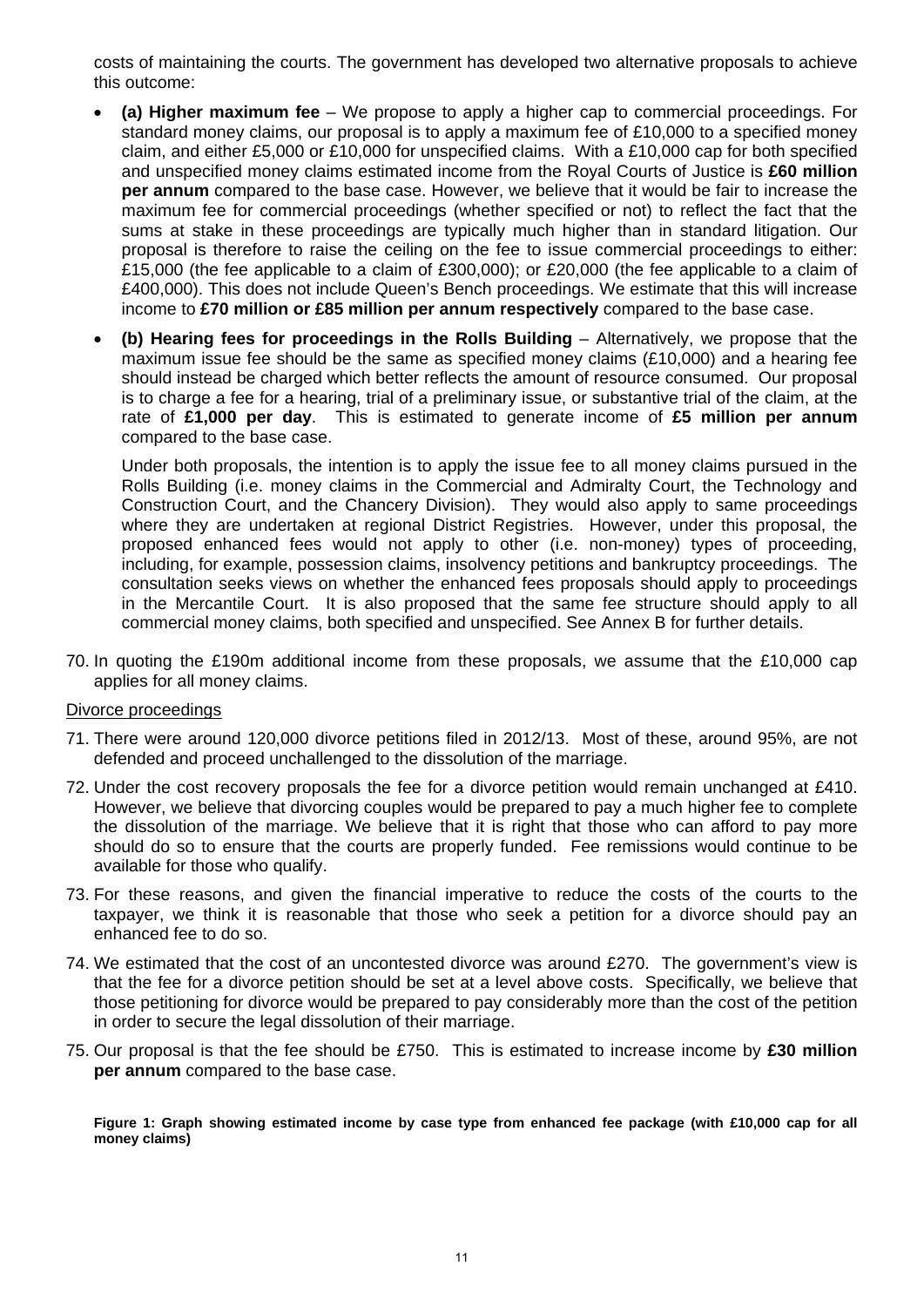

## **Costs of Option 1**

#### **Transitional Costs**

Monetised Costs

*Costs to HM Courts & Tribunals Service* 

76. We expect to incur costs of approximately £5,000 for changes to HM Courts & Tribunals Service court publications and destroying old stock. Amendments to court IT systems have been estimated at up to £300,000**.**There may be some small costs related to court staff having to spend some time familiarising themselves with the new fees.

#### **Ongoing Costs**

Monetised Costs

*Costs to Court Users* 

- 77. The total additional cost to court users of enhanced fees is estimated to be around **£190 million per annum** in 2013/14 prices, assuming a £10,000 cap is applied to all money claims, compared to the base case.
- 78. A separate analysis is provided later in this Impact Assessment (see paragraph 95) on the specific impacts on business court users.

*Costs to the Taxpayer* 

79. As a result of fee increases, we expect the total cost of fee remissions to increase by **£15 million** per annum. This is because fee changes will lead to a higher level of eligibility for fee remissions.

Non-Monetised Costs

*Costs to Court Users*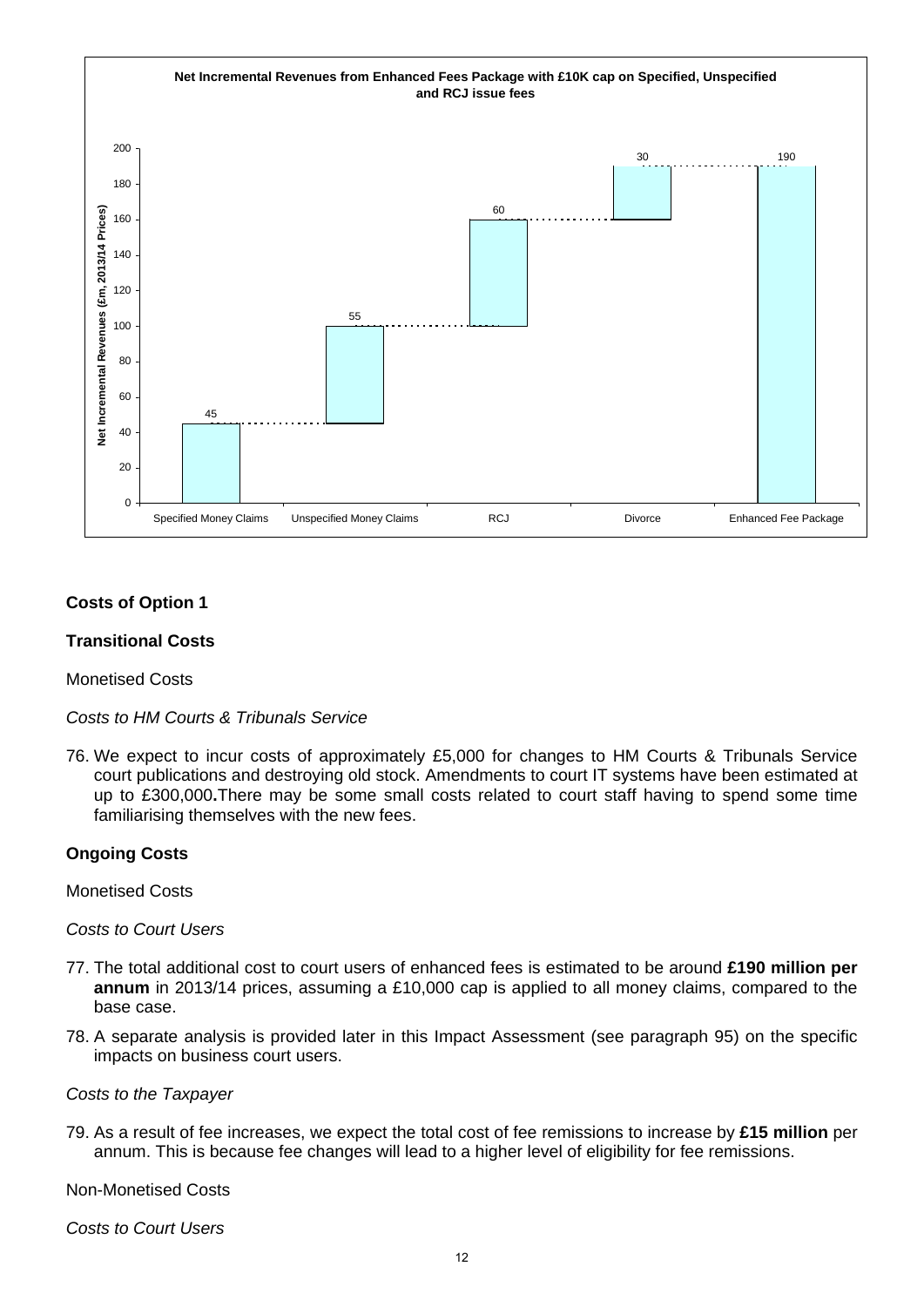- 80. In civil cases, court fees are paid upfront by the claimant but are normally recoverable from the losing defendant in civil cases where the claimant wins. Therefore increased court fees will be met by either unsuccessful claimants or losing defendants.
- 81. There would therefore be a cash flow cost to successful claimants as the higher court fees they pay are recoverable only once the case has been settled. This cost has not currently been quantified but we will explore how best to calculate this during the consultation.

#### *Costs to the Taxpayer*

82. There is a possibility that eligible users, who previously would not have considered applying for remissions, will now consider applying as higher fees make them more likely to question their ability to pay. This cost has not been quantified.

#### *Costs to Legal Aid Agency ("LAA")*

83. Legal aid includes the payment of court fees. Court fees are paid upfront by legal aid solicitors for clients who are in receipt of funding by the LAA for the purposes of the proceedings for which a certificate has been issued under the funding code; they are then claimed back from the LAA when the case is finished. In terms of enhanced fees, the impact of these proposals is expected to be minimal given that Legal Aid is predominantly only payable for public law family matters and in family proceedings where domestic violence can be demonstrated. We do not anticipate that the changes will have a significant impact on the cost of legal aid.

#### **Benefits of Option 1**

#### **Transition benefits**

84. No transition benefits have been identified.

#### **Ongoing benefits**

#### Monetised Benefits

#### *Benefits to Court Users*

85. As a result of these proposals, it is expected that court users would benefit from additional fee remissions of **£15 million** per annum compared to the base case.

#### *Benefits to HM Courts & Tribunals Service*

86. As a result of the proposed enhanced fees HM Courts & Tribunals Service would benefit from an estimated increased fee income of **£190 million** per annum in 2013/14 prices, compared to the base case.

#### Non-Monetised Benefits

#### *Benefits to Court Users*

87. There is a possibility that eligible users, who previously would not have considered applying for remissions, will now consider applying as higher fees make them more likely to question their ability to pay. This cost has not been quantified.

#### *Benefits to Society*

88. Given that fees do not currently recover the full cost of the civil court system, increasing fees to more than full cost recovery would reduce the level of subsidy that taxpayers currently provide the courts.

#### **Net Impact of Option 1**

89. The overall net economic impact will be the minimal transition costs associated with implementing the new fee regime (which is currently estimated as £0.5 million).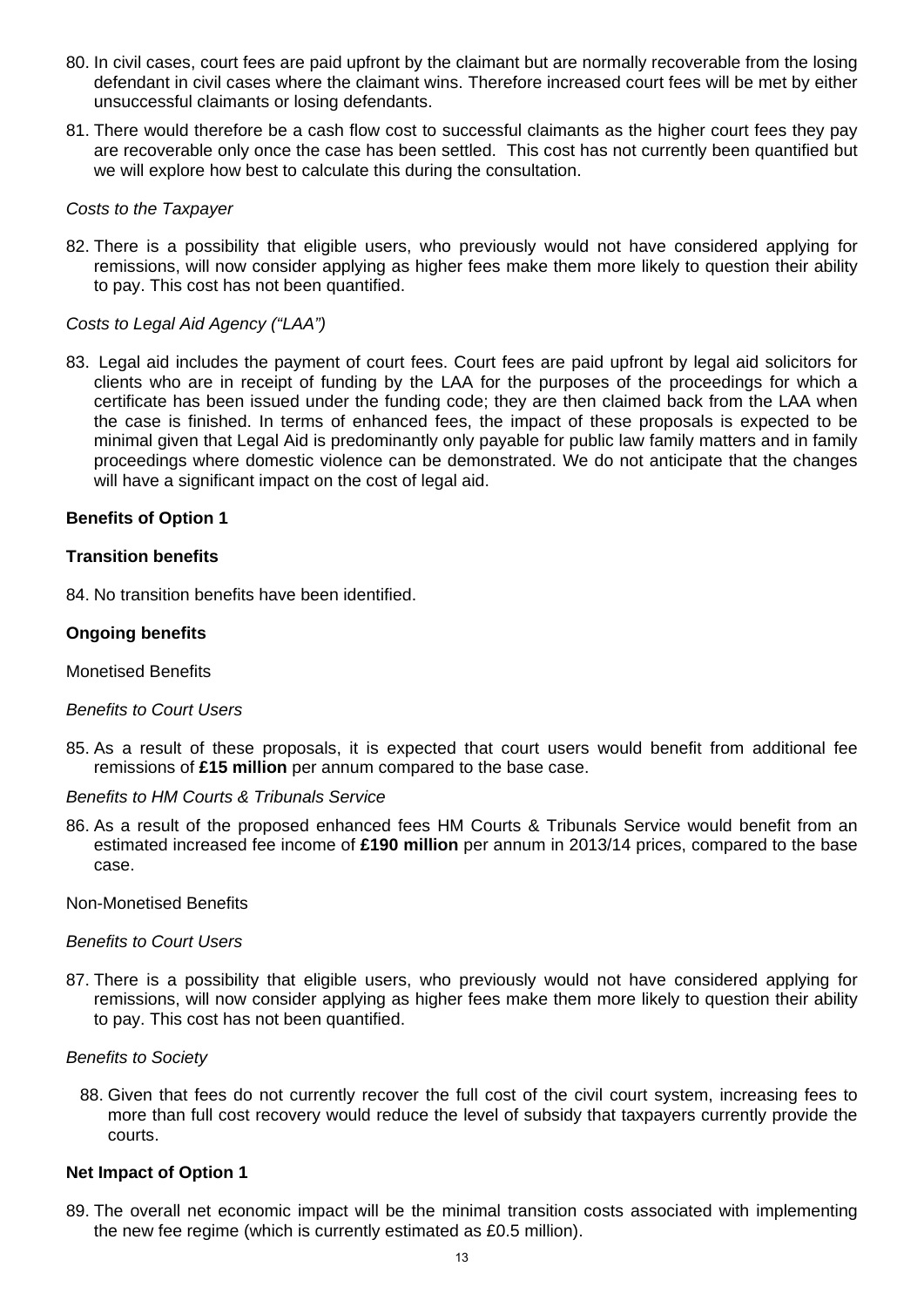- 90. The proposals are expected to generate increased fee income of around £190 million, of which around £70 million would come from business users (in 2013/14 prices). In addition successful claimants may incur cash flow costs as they would pay higher court fees upfront but only recover them once the case is settled.
- 91. It is possible that higher fees may incentivise court users to resolve issues without using the court system, potentially resulting in a reduced volume of court cases. We assume that this will not occur based on current research (see key assumptions section at paragraphs 28-39). Nevertheless, the potential impacts of a drop in caseload as a result of our fee changes are assessed in the sensitivity analysis undertaken below.
- 92. The proposed fee changes would not impact on those who are entitled to a full fee remission e.g. those in receipt of certain benefits but will have greatest impact on those individuals that are outside eligibility for legal aid or a fee remission.

#### **Enforcement and Implementation**

93. All fees are payable in advance of the service being provided. The sanction for non-payment is that the service, where appropriate, will not be provided. This would continue to apply under the option being considered.

#### **Business Impacts**

l

#### *Section 1: Impact on business court users*

94. The volumes of cases affected by enhanced fees proposals are shown in the table below<sup>[8](#page-13-0)</sup>. These volumes are the same as current court case volumes (2012/13) as research suggests that the proposed changes in court fees should not affect the volume of cases taken to court, as discussed in paragraph 35. This will be examined further over the consultation period.

|                                | Total volume of cases affected by fee changes<br>(2012/13 volumes) |
|--------------------------------|--------------------------------------------------------------------|
| <b>Specified Money</b>         | 106,285                                                            |
| <b>Unspecified Money</b>       | 89,439                                                             |
| <b>Royal Courts of Justice</b> | 13.426                                                             |
| <b>Divorce</b>                 | 123,902                                                            |
| <b>TOTAL</b>                   | 333,053                                                            |

- 95. Not all cases involve some businesses pursuing cases as claimants and other businesses acting as defendants. We currently do not possess detailed statistics on what proportion of claimants and defendants are businesses in each of the categories identified above. This will be explored further over the consultation period. In the absence of this data we have made the following illustrative assumptions. These are based in part upon advice from HM Courts & Tribunals Service court staff who deal with the issuing of proceedings:
	- Specified money claims 50% of claimants are businesses, 25% of defendants are businesses. Whilst businesses issue around half of all such claims, many of these claims relate to personal debt, hence only around a quarter of defendants are assumed to be businesses.
	- Unspecified money claims 20% of claimants are businesses, 80% of defendants are businesses, e.g. insurers. The majority of these claims are compensation claims pursued by individuals against insurers.
	- Divorce all claimants and all defendants are individuals.

<span id="page-13-0"></span> $^8$  We have calculated these volumes assuming that claims are at the midpoint of existing money claim fee bands.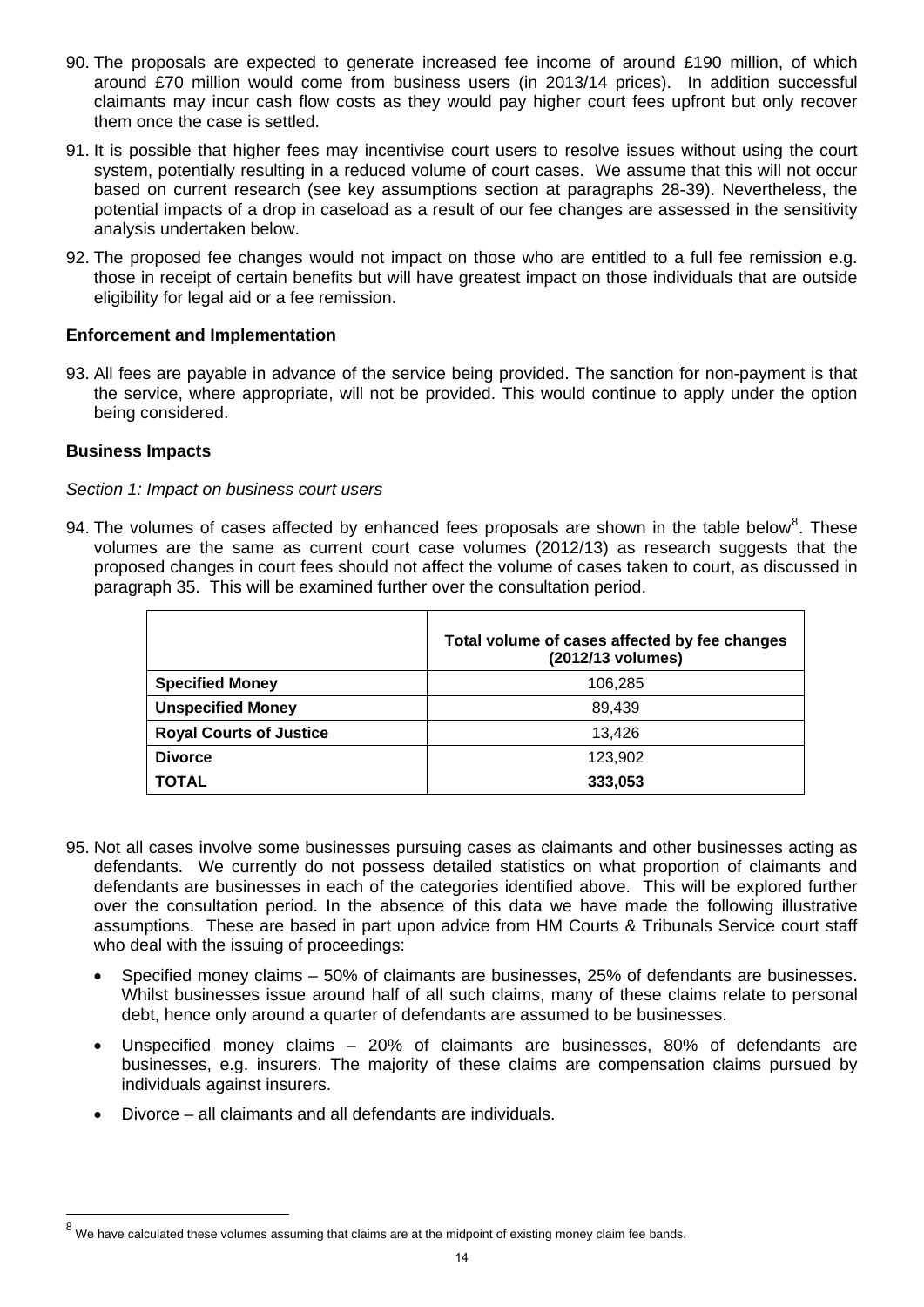|                                | Volume of cases with<br><b>Business as claimant</b> | Volume of cases with<br><b>Business as defendant</b> |
|--------------------------------|-----------------------------------------------------|------------------------------------------------------|
| <b>Specified Money</b>         | 53,143                                              | 26,571                                               |
| <b>Unspecified</b>             | 17,888                                              | 71,552                                               |
| <b>Royal Courts of Justice</b> | 6,713                                               | 3,357                                                |
| <b>Divorce</b>                 | 0                                                   | O                                                    |
| <b>TOTAL</b>                   | 77,743                                              | 101,479                                              |

- 96. It has been assumed that 80% of cases result in the claimant being successful either at the final hearing or beforehand if the case is settled earlier or not defended. This reflects the fact that the vast majority of cases do not reach a final hearing and that many cases are not pursued by claimants unless they consider that settlement is probable. This assumption will be explored further over the consultation period.
- 97. It has been assumed that court case outcomes and court case durations will not be affected by the increase in court fees. This assumption will be explored further over the consultation period.
- 98. Business court user costs take the following form:
	- Business claimant wins the case: this applies to 62,195 businesses in total (42,514 specified money cases, 14,310 unspecified money cases, plus 5,370 RCJ cases). The court fee is passed on to the losing defendant. The business claimant would incur cash flow costs from having paid a higher court fee upfront and recovering it from the losing defendant once he case is settled. The size of this cash flow cost would be determined by (a) court case duration; (b) the total amount of higher court fees paid; (c) the return which could have been made on this cash over this period had the claimant business used if for other purposes. These cash flow costs will be explored further over the consultation period;
	- Business claimant loses the case: this applies to 15,549 businesses in total (10,629 specified money cases, 3,578 unspecified money cases plus 1,343 RCJ cases). The losing business claimant would meet the higher court fee;
	- Business defendant wins the case: this applies to 20,296 businesses in total (5,314 specified money cases plus 14,310 unspecified money cases plus 671 RCJ cases). There would be no increase in costs for defendant businesses; and
	- Business defendant loses the case: This applies to 81,183 businesses in total (21,257 specified money cases plus 57,241 unspecified money cases plus 2,685 RCJ cases). The losing business defendant would meet the higher court fee. However the losing business defendant would be regarded as 'non compliant' for One-in-Two-out purposes.
- 99. In conclusion 96,732 cases would involve a business paying the higher court fee (31,886 specified money cases plus 4,028 RCJ cases plus 60,819 unspecified money cases). The total sum of increased court fees from these cases would be £70 million per annum (in 2013/14 prices).
- 100. To calculate Business Net Present Value and Equivalent Annual Net Cost to Business (EANCB), we deflate business impact figures to restate impacts in 2009 prices in line with published guidance. In doing so, Business Net Present Value is calculated at -£475 million and EANCB as £55 million.

#### *Section 2: Impact on legal services providers*

101. Although case volumes are anticipated to remain the same, there may be changes to other costs. If a defendant believes that the prospect of successfully defending the claim is low and that he or she will therefore have to reimburse the claimant a higher court fee, they may reduce their spending on legal services to compensate. Conversely the prospect of losing a case and paying a higher court fees may make both sides willing to spend more on legal services. In the absence of evidence on these behavioural impacts it has been assumed that spending on legal services providers will remain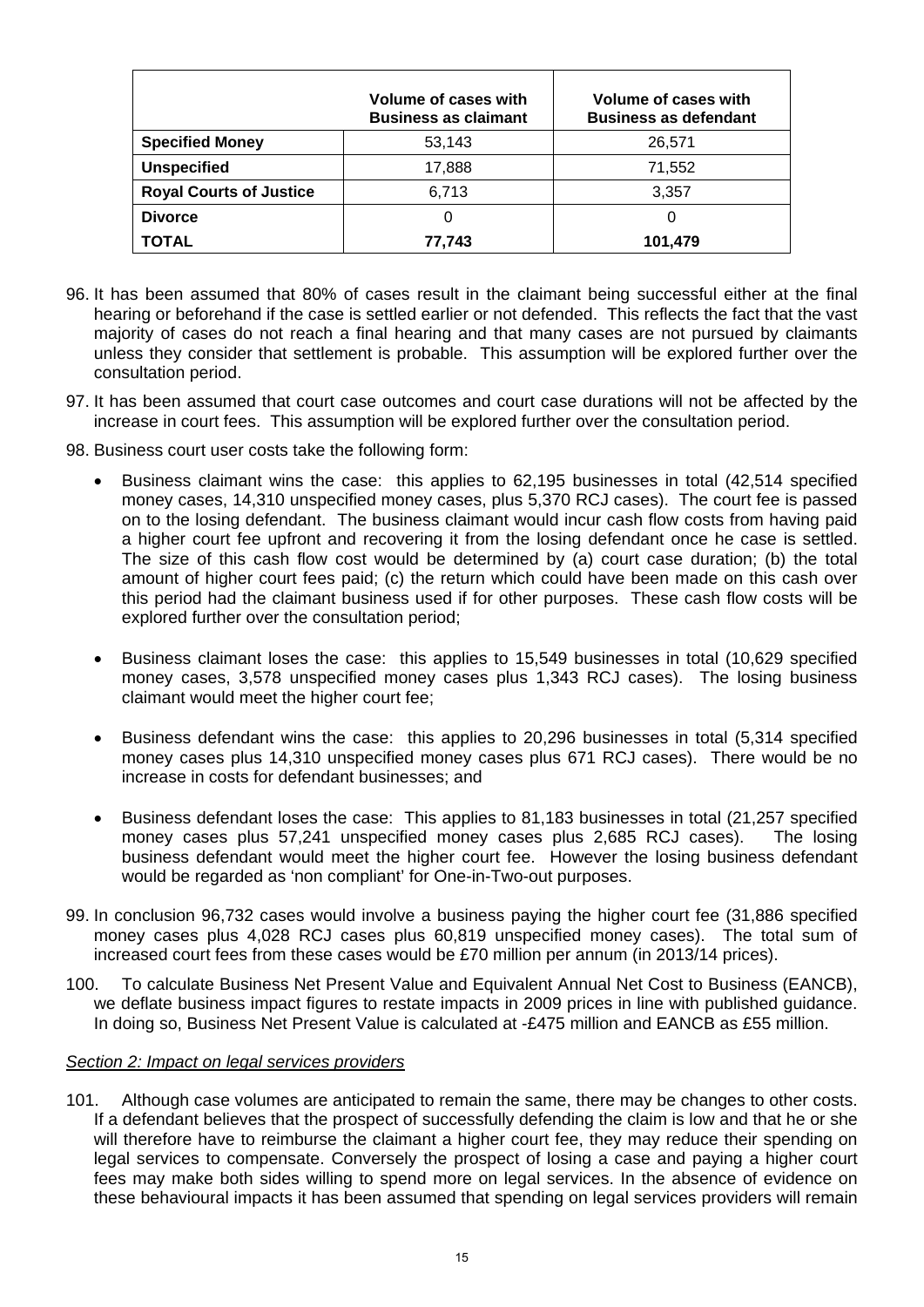## **Risks and sensitivity analysis**

#### *Optimism Bias*

- 102. The default assumption we make in this Impact Assessment is that all cases in the Rolls Building and Queen's Bench Division are for claims greater than £200,000 and attract the highest possible fee, which is an optimistic assumption. We have therefore applied an optimism bias to the RCJ income estimates which adjusts for not all of the cases being in the top money claim bands.
- 103. The planned implementation date for the enhanced fees package is July 2014. Since the enhanced fees package requires several legislative and operational changes we have assumed additional contingency with an optimism bias on implementation. As a result we have modelled changes effective from March 2015 (i.e. a delay of 8 months).

#### *Sensitivity Analysis*

104. As discussed, in paragraph 35, we believe that demand for court services is unlikely to change in response to the proposed changes. However, if demand were to change, expected income from the proposals would be affected. We have modelled three theoretical situations (in addition to the caseload trend) in which demand falls by 2%, 5% or 10% to give low, medium and high risk scenarios, the results are shown in the table below.

| Estimated income in 2013/14 prices (£m) | <b>Best Estimatel</b> | <b>Demand Scenarios</b> |        |      |  |  |
|-----------------------------------------|-----------------------|-------------------------|--------|------|--|--|
|                                         |                       | Low                     | Medium | High |  |  |
| <b>Specified Money Claims</b>           | 45                    | 40                      | 35     | 30   |  |  |
| <b>Unspecified Money Claims</b>         | 55                    | 50                      | 45     | 40   |  |  |
| <b>IRCJ</b>                             | 60                    | 60                      | 55     | 50   |  |  |
| <b>Divorce</b>                          | 30                    | 30                      | 25     | 25   |  |  |

#### **One-in-Two-out**

- 105. Under these proposals, fees would not be applied in a wider range of circumstances nor to a wider range of court users. There would be no changes to who is required to pay court fees. The court services and processes to which the fees relate would not be changed. Court case outcomes should not change.
- 106. The intention is not to change the behaviour of court users; indeed the aim is to retain current court case volumes. The objective is simply to raise the price of court services, in areas where there is an untapped increased willingness to pay more, without changing the scope of court fees in any way. Evidence collected by MoJ, as discussed in paragraph 35, shows that increased court fees for money claims are unlikely to affect the decision to go to court.
- 107. Court fees are initially paid by the claimant. In civil proceedings, costs (including court fees) are normally recoverable from the defendant if the defendant loses. In civil cases where the losing party is the defendant they would be regarded as 'non-compliant' for One-in-Two-out purposes. The losing defendant may be an individual or may be a business, depending upon the nature of the case. Where the winning claimant recovers the court fee in due course from the losing defendant the winning claimant may incur cash flow costs from the court fee being higher.
- 108. In divorce cases both parties would be individuals not businesses. In family proceedings the normal rule is that each side should pay its own costs.
- 109. Given that the scope of fee charging would not be changed in any way, and that the proposed fee charging aims to have no impact on court user behaviour, the enhanced fee proposals in this Impact Assessment fall out of scope of One-in-Two-out as the change in the level of fees does not result from an expansion in the scope of regulatory activity.
- 110. In addition, the proposals in this Impact Assessment are out of scope of One-in-Two-out because they relate to primary legislation which provides for enabling powers which themselves have no direct impact on business. Direct impacts on business will only arise once secondary legislation (affirmative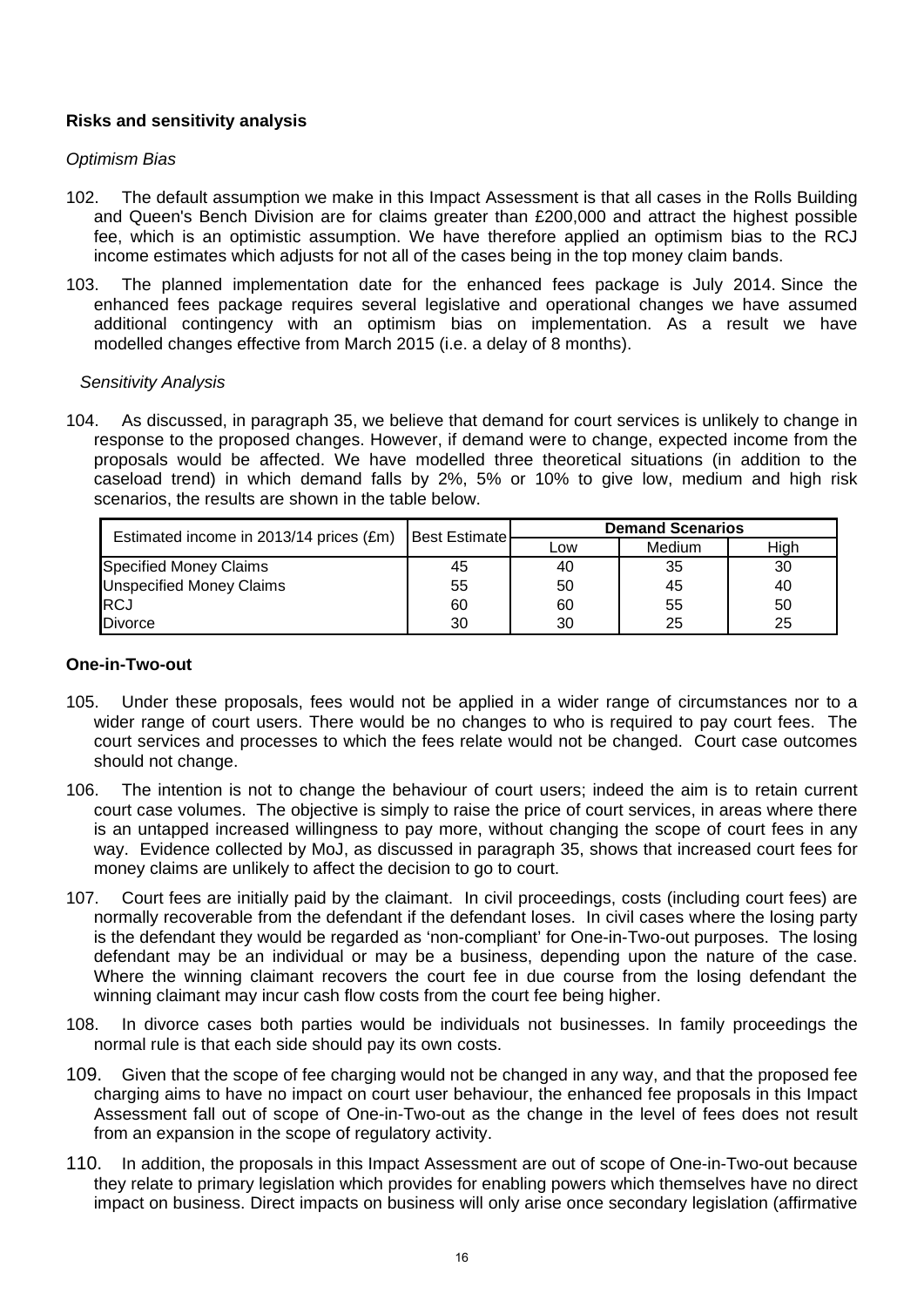resolution) is made under these enabling powers. At that stage, a further impact assessment for RPC approval would be produced.

#### **Equalities Impact Test**

111. Annex C sets out our analysis of the equalities impact of these proposals.

#### **Small and Micro Business Assessment**

- 112. It is likely that some small and micro businesses which bring cases to the civil courts or which are defendants in civil claims will be affected by our policy proposals as they may now have to pay higher court fees. As explained above this would be so if they unsuccessfully pursued a claim or if they were the losing defendant. If the latter they would be regarded as 'non-compliant'. Successful claimants would also incur cash flow costs as they would pay the higher court fees upfront but only recover them once the case has been settled.
- 113. These effects will be partly mitigated as for claims up to £10,000 the issue fees are unchanged<sup>[9](#page-16-0)</sup> from cost recovery proposals (94% of all specified money claims issued, excluding those issued in the Rolls Building). Only high value claims have seen significant increases in issue fees, in any case the issue fee will only be 5% of the value of the claim. There is also a cap of £10,000 to protect businesses.
- 114. In order to further mitigate the effects on small firms and micro businesses, we could consider producing user guides or information campaigns to ensure that these businesses know how they will be affected. These possibilities are being considered further over the consultation period.
- 115. Fee remissions apply to sole traders as well as individuals so sole traders may not have to pay the increased fees. Fee remissions do not apply to larger businesses and there are no plans to change this. The mitigations identified above should be of benefit to small and micro businesses.

<span id="page-16-0"></span>get assuming that claims are at the midpoint of existing money claim fee bands.<br><sup>9</sup> Assuming that claims are at the midpoint of existing money claim fee bands.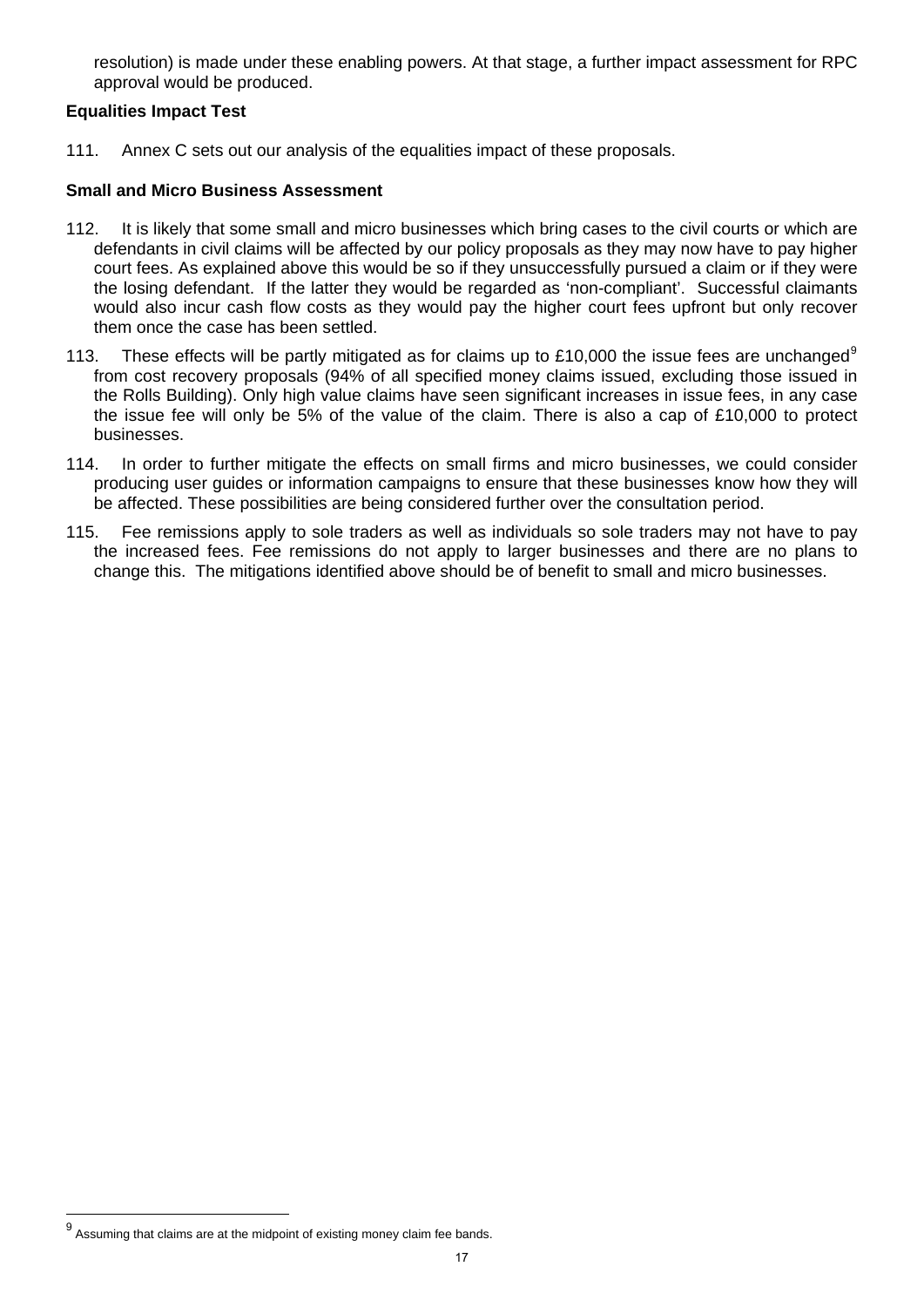# **Annex A: Schedule of proposed fees (Money Claims)**

| <b>Type of Fee</b>                            | <b>Current</b><br>Fee | Cost<br>recovery |                                                     | <b>Enhanced fee charging</b> |                                                    |                                                    |
|-----------------------------------------------|-----------------------|------------------|-----------------------------------------------------|------------------------------|----------------------------------------------------|----------------------------------------------------|
| 1. Money claims                               |                       |                  | £5,000 cap<br>(Unspecified<br>money claims<br>only) | £10,000 cap                  | £15,000 cap<br>(Commercial<br>proceedings<br>only) | £20,000 cap<br>(Commercial<br>proceedings<br>only) |
| Does not exceed £300                          | £35                   | £35              | £35                                                 | £35                          | £35                                                | £35                                                |
| Exceeds £300 but does not exceed £500         | £50                   | £50              | £50                                                 | £50                          | £50                                                | £50                                                |
| Exceeds £500 but does not exceed £1,000       | £70                   | £70              | £70                                                 | £70                          | £70                                                | £70                                                |
| Exceeds £1,000 but does not exceed £1,500     | £80                   | £80              | £80                                                 | £80                          | £80                                                | £80                                                |
| Exceeds £1,500 but does not exceed £3,000     | £95                   | £110             | £110                                                | £110                         | £110                                               | £110                                               |
| Exceeds £3,000 but does not exceed £5,000     | £120                  | £200             | £200                                                | £200                         | £200                                               | £200                                               |
| Exceeds £5,000 but does not exceed £15,000    | £245                  | £445             | N/a                                                 | N/a                          | N/a                                                | N/a                                                |
| Exceeds £5,000 but does not exceed £10,000    | N/a                   | N/a              | £445                                                | £445                         | £445                                               | £445                                               |
| Exceeds £10,000 but does not exceed £15,000   | N/a                   | N/a              | 5% of the value                                     | 5% of the value              | 5% of the value                                    | 5% of the value<br>of the claim                    |
| Exceeds £15,000 but does not exceed £50,000   | £395                  | £595             | of the claim                                        | of the claim                 | of the claim                                       |                                                    |
| Exceeds £50,000 but does not exceed £100,000  | £685                  | £885             |                                                     |                              |                                                    |                                                    |
| Exceeds £100,000 but does not exceed £150,000 | £885                  | £1085            | £5,000                                              |                              |                                                    |                                                    |
| Exceeds £150,000 but does not exceed £200,000 | £1,080                | £1,280           | £5,000                                              |                              |                                                    |                                                    |
| Exceeds £200,000 but does not exceed £250,000 | £1,275                | £1,475           | £5,000                                              | £10,000                      |                                                    |                                                    |
| Exceeds £250,000 but does not exceed £300,000 | £1,475                | £1,675           | £5,000                                              | £10,000                      |                                                    |                                                    |
| Exceeds £300,000 but does not exceed £400,000 | £1,670                | £1,870           | £5,000                                              | £10,000                      | £15,000                                            |                                                    |
| Exceeds £400,000                              | £1,670                | £1,870           | £5,000                                              | £10,000                      | £15,000                                            | £20,000                                            |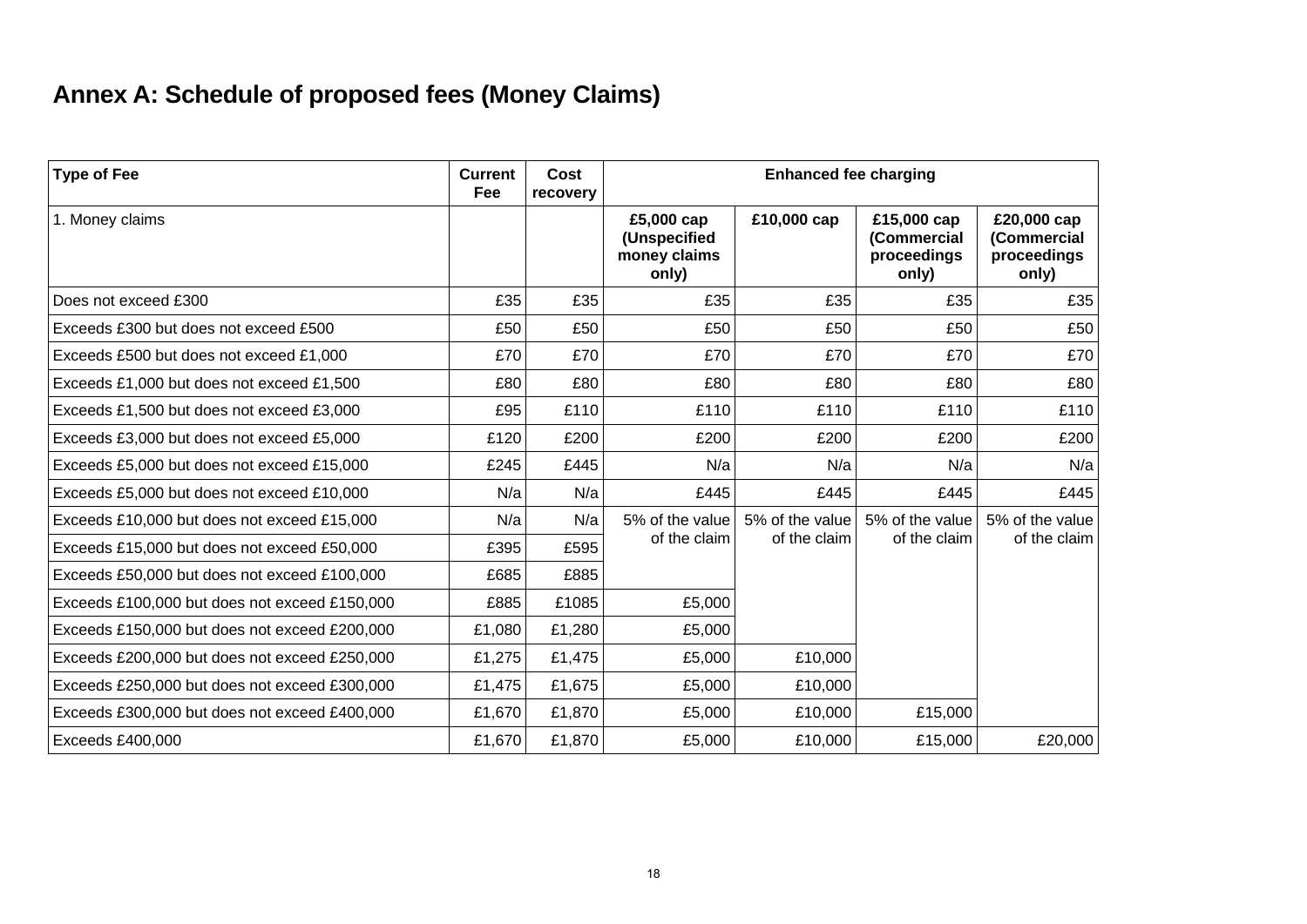| <b>Type of Fee</b>                                 | <b>Current Fee</b> |             | Cost recovery fee                                                      | <b>Enhanced fee</b>                                   |
|----------------------------------------------------|--------------------|-------------|------------------------------------------------------------------------|-------------------------------------------------------|
|                                                    | <b>CPC</b>         | <b>MCOL</b> |                                                                        | charging                                              |
|                                                    |                    |             | 2. Claims issued through the production centre and Money Claims Online |                                                       |
| Does not exceed £300                               | £15                | £25         | £25                                                                    | £25                                                   |
| Exceeds £300 but<br>does not exceed £500           | £30                | £35         | £35                                                                    | £35                                                   |
| Exceeds £500 but<br>does not exceed<br>£1,000      | £55                | £60         | £60                                                                    | £60                                                   |
| Exceeds £1,000 but<br>does not exceed<br>£1,500    | £65                | £70         | £70                                                                    | £70                                                   |
| Exceeds £1,500 but<br>does not exceed<br>£3,000    | £75                | £80         | £100                                                                   | £100                                                  |
| Exceeds £3,000 but<br>does not exceed<br>£5,000    | £85                | £100        | £180                                                                   | £180                                                  |
| Exceeds £5,000 but<br>does not exceed<br>£15,000   | £190               | £210        | £400                                                                   | N/a                                                   |
| Exceeds £5,000 but<br>does not exceed<br>£10,000   | N/a                | N/a         | N/a                                                                    | £400                                                  |
| Exceeds £10,000 but<br>does not exceed<br>£15,000  | N/a                | N/a         | N/a                                                                    | 5% of the value<br>of the claim,<br>less 10% discount |
| Exceeds £15,000 but<br>does not exceed<br>£50,000  | £310               | £340        | £535                                                                   |                                                       |
| Exceeds £50,000 but<br>does not exceed<br>£100,000 | £550               | £595        | £795                                                                   |                                                       |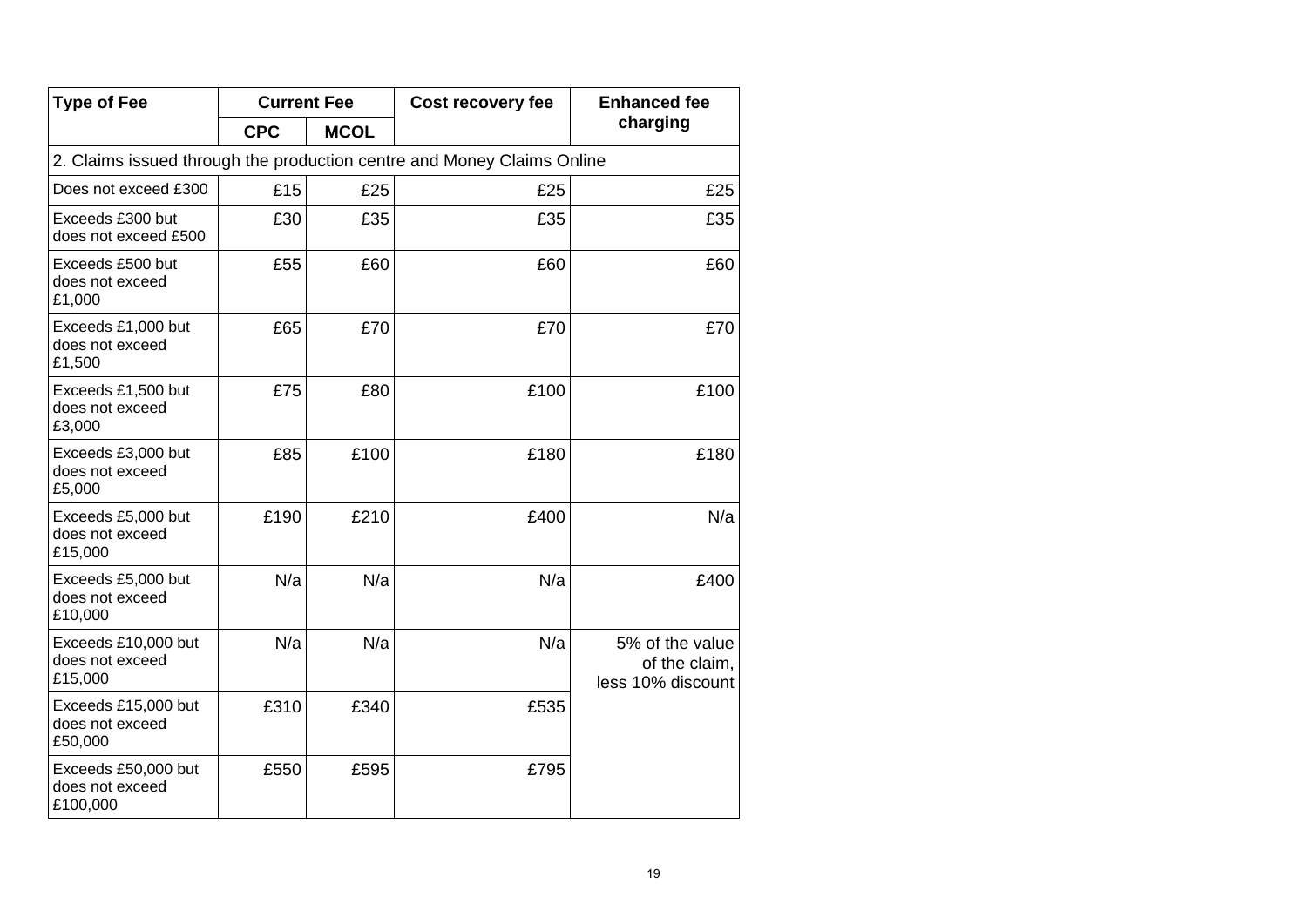# **Annex B: Examples of comparative fees for commercial proceedings**

|                                             | 1 day trial |        | 5 day trial |        | 10 day trial |        |
|---------------------------------------------|-------------|--------|-------------|--------|--------------|--------|
| Current fees <sup>1</sup>                   |             |        |             |        |              |        |
| <b>Issue</b>                                | 1,870       |        | 1,870       |        | 1,870        |        |
| Hearing                                     | 1,090       |        | 1,090       |        | 1,090        |        |
|                                             |             | 2,960  |             | 2,960  |              | 2,960  |
| Option 1: £10k maximum fee with hearing fee |             |        |             |        |              |        |
| Issue (up to)                               | 10,000      |        | 10,000      |        | 10,000       |        |
| Hearing                                     | 1,000       |        | 5,000       |        | 10,000       |        |
|                                             |             | 11,000 |             | 15,000 |              | 20,000 |

<span id="page-19-0"></span><sup>1</sup> Assumes full cost recovery proposal are implemented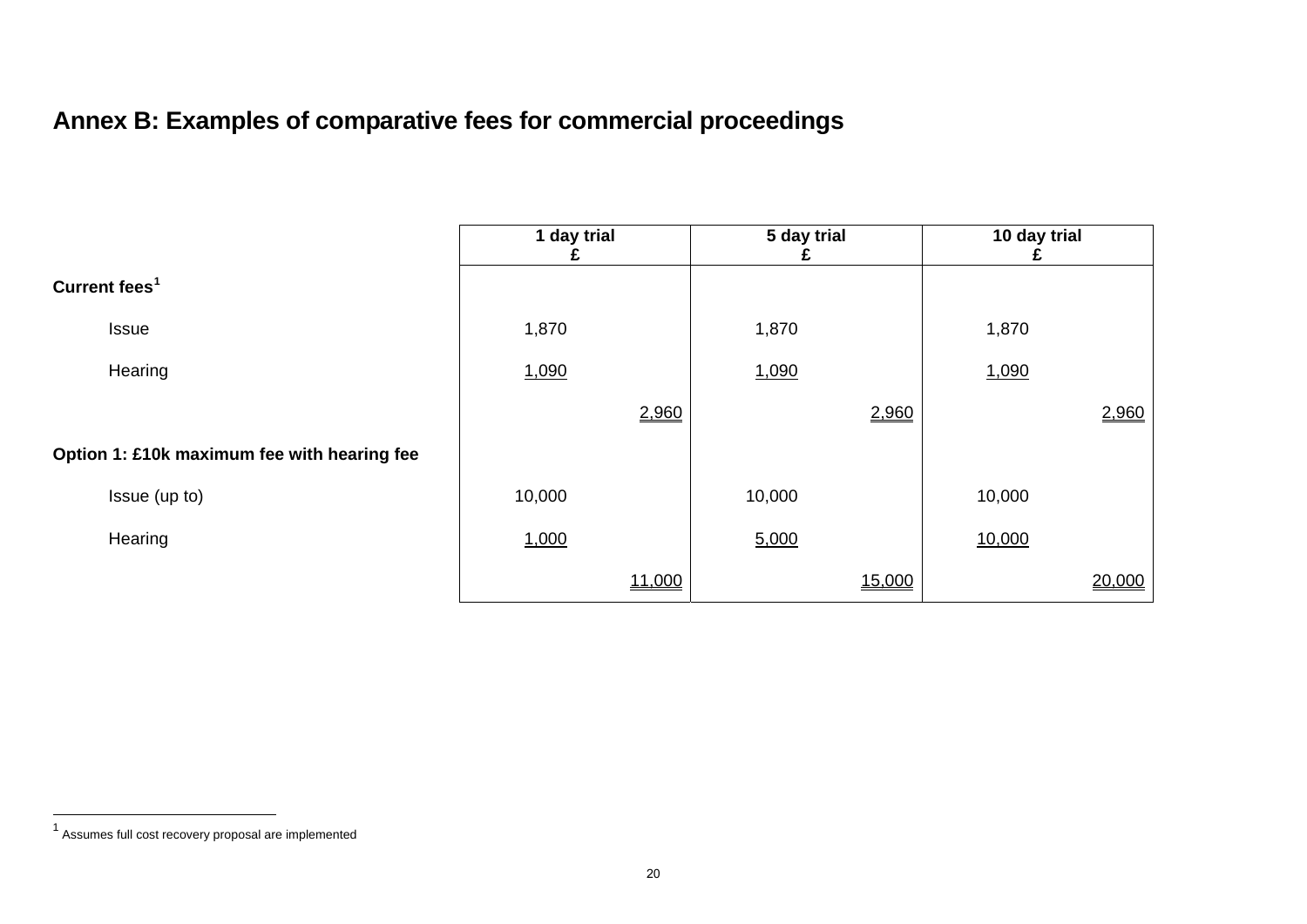|                                  | 1 day trial |        | 5 day trial |        | 10 day trial |        |
|----------------------------------|-------------|--------|-------------|--------|--------------|--------|
| Option 2(i): £15 k maximum fee   |             |        |             |        |              |        |
| Issue (up to)                    | 15,000      |        | 15,000      |        | 15,000       |        |
| Hearing                          | 1,090       |        | 1,090       |        | 1,090        |        |
|                                  |             | 16,090 |             | 16,090 |              | 16,090 |
| Option 2 (ii): £20 k maximum fee |             |        |             |        |              |        |
| Issue (up to)                    | 20,000      |        | 20,000      |        | 20,000       |        |
| Hearing                          | 1,090       |        | 1,090       |        | 1,090        |        |
|                                  |             | 21,090 |             | 21,090 |              | 21,090 |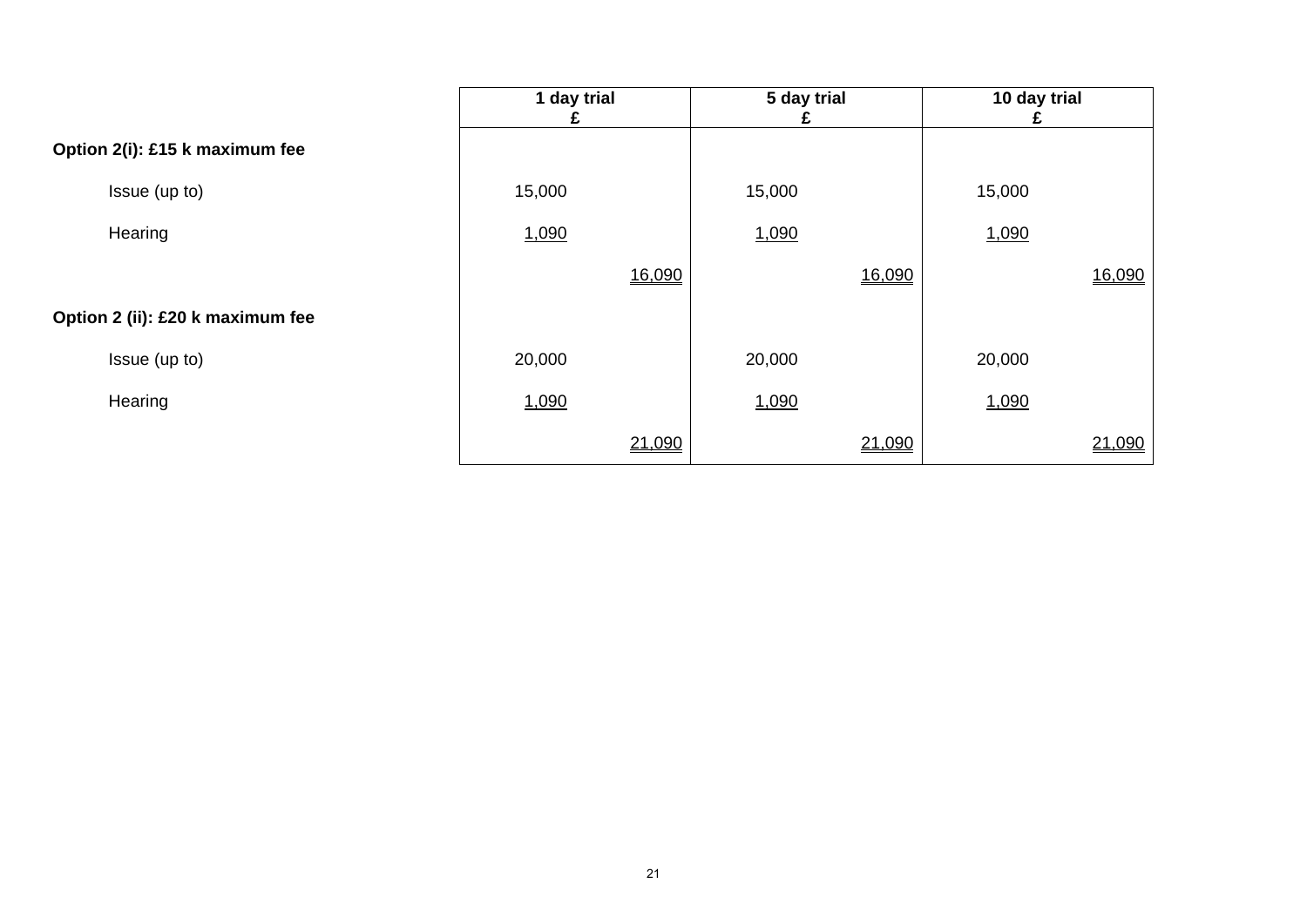## **Annex C – Equalities Assessment**

#### **1. Policy Aim**

- 1.1 The Ministry of Justice's long term aim is protect access to justice by ensuring that the courts are adequately resourced.
- 1.2 The objectives to achieve this are to ensure that those users who can afford to contribute more towards the costs of the courts should do so.
- 1.2 The proposals for enhanced fees build upon the separate proposals to achieve cost recovery in the courts of England and Wales. Cost recovery is the subject of a separate assessment (see the accompanying Impact Assessment ref: MoJ 221).

#### **2. Equality duties**

- 2.1 Under the Equality Act 2010 section 149, Ministers and the Department are under a legal duty to have 'due regard' to; eliminate unlawful discrimination, harassment and victimisation and other prohibited conduct under the Equality Act 2010; advance equality of opportunity between different groups and to foster good relations between different groups.
- 2.2 Having 'due regard'<sup>[1](#page-21-0)</sup> needs to be considered against the nine "protected characteristics" under the Equality Act – race, sex, disability, sexual orientation, religion and belief, age, marriage and civil partnership, gender reassignment, pregnancy and maternity.

#### **3. Methodology for Analysis**

- 3.1 To assess whether the proposal has a differential impact on the protected groups (outlined above) a population pool has been defined. Guidance from the Equality and Human Rights Commission (EHRC) states that this assessment should define the pool as being those people who may be affected by the policy (adversely or otherwise) and that the pool should not be defined too widely.
- 3.2 We have defined the population pool as those who are most likely to pay one or more of the fees set to increase in the proposals i.e. issue fees for money claims and divorce.
- 3.3 We have drawn on data from the Familyman<sup>[2](#page-21-1)</sup> to assess proportional differences in the protected characteristics of this pool; identifying the groups positively and negatively impacted. However, due to the limitations in the data available in some cases we have had to make assumptions about the likely impact on people with protected characteristics based on the type of cases they may be pursuing.

#### **4. Direct Discrimination**

4.1 Our initial assessment is that the introduction of fees proposed in the preferred option are not directly discriminatory within the meaning of the Equality Act 2010 as they apply equally to all claimants irrespective of whether or not they have a protected characteristic or whether they have a particular protected characteristics; there is no less favourable treatment because of a protected characteristic.

#### **5. Indirect Discrimination**

<span id="page-21-0"></span> $1$  Under section 149 of the Equality Act 2010, the Department has a legal duty to have 'due regard' to the need to: eliminate unlawful discrimination, harassment and victimisation and other prohibited conduct under the Equality Act 2010; advance equality of opportunity between different groups (those who share a protected characteristic and those who do not); and foster good relations between different groups.

<span id="page-21-1"></span> $2$  Familyman is a case management system for family cases, collected by HM Courts & Tribunals Service 2013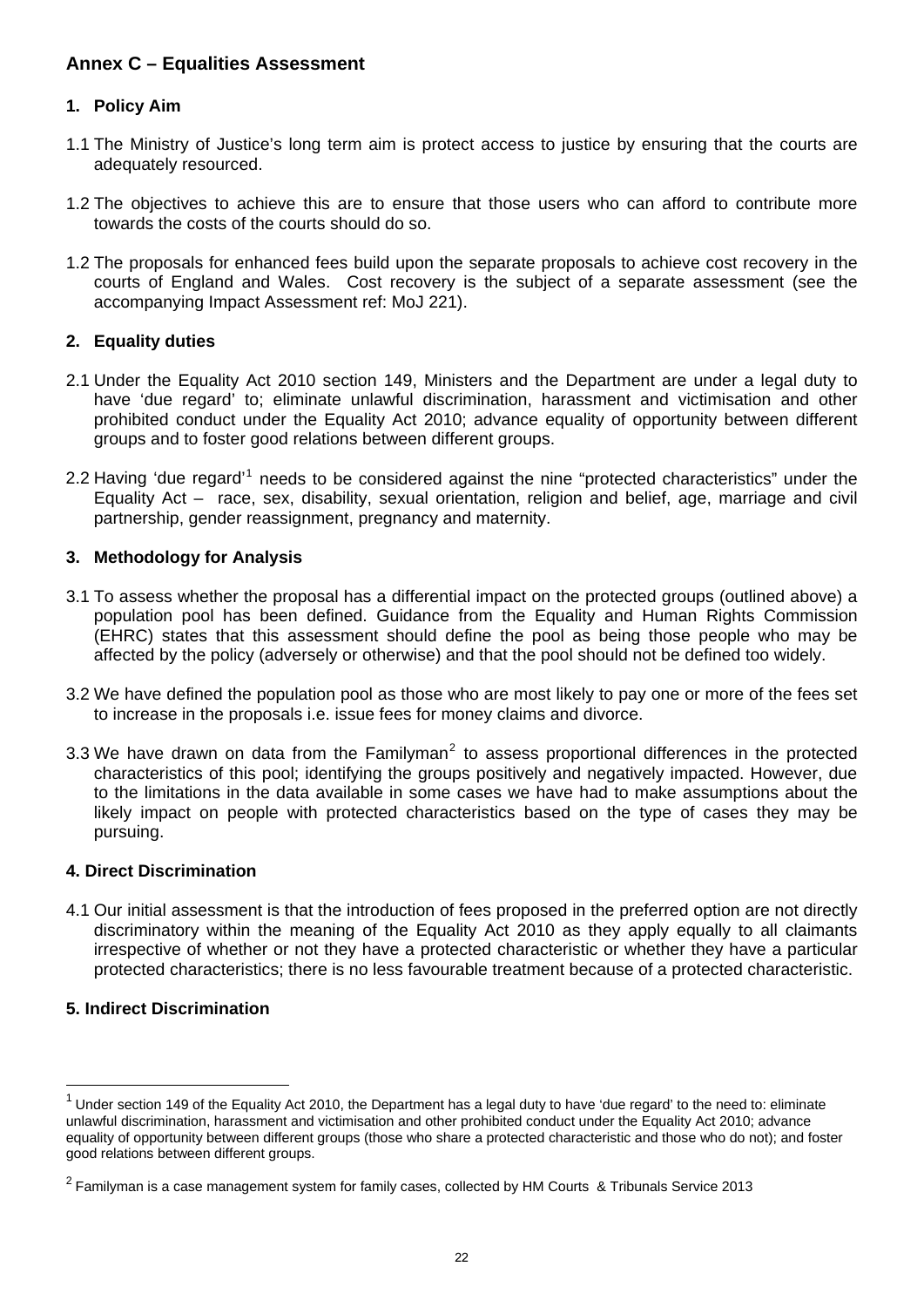- 5.1 Our initial assessment, based on the limited information available, is that the increases in fees in the preferred option are unlikely to amount to indirect discrimination under the Equality Act 2010. This is because the Government considers that the preferred option, if implemented, would be likely to be a proportionate means of achieving a legitimate aim.
- 5.2 To mitigate any risk of discrimination when implementing the preferred option, the HM Courts & Tribunals Service remission system is available to those on low incomes. This means that if the proposal has any financial impact on individuals or groups of individuals then it can be accessed, so the proposals will not deny access to justice or the opportunity to reach an agreed settlement for individuals who fall within the meaning of the Equality Act 2010.
- 5.3 Whilst there are some implications of the proposals on the protected characteristics of individuals seeking access to justice, these will impact on different equality groups differently in so far as they have varying income profiles. It is accepted that as some of the equalities groups are disproportionately represented in lower income brackets, they would therefore be disproportionately affected if it were it not for the remissions scheme which mitigates the effects on those with the lowest incomes and ensures that no one is denied access to justice through raising court fees.

#### **6 Impact on users in the civil court system**

6.1 Due to the nature of the proposals included in this consultation, any impact on different groups would primarily be financial. Data on court users who would be affected by the proposal have been collected where possible. However, the government acknowledges that it does not collect comprehensive information about court users generally, and specifically information regarding protected characteristics. This limits the Government's understanding of the potential equality impacts of the proposals for reform. An attempt to collect further information on the demographics of users of these cases has been undergone but data is limited.

Fees groups affected:

*Divorce:* 

6.2 In the preferred option, divorce fees would increase resulting in a direct cost to the court user. Familyman data indicates that women initiate around 65% of divorce petitions and men 35% of petitions. This means that more women would be affected by a rise in the fee. However women with low capital and low income will be protected by the remissions system.

#### *Money Claims:*

- 6.3 We assume that 50% of specified money claims cases are issued by businesses, such as banks, credit card companies and utility companies. We assume that the remainder are issued by individuals but due to a lack of data surrounding claimants we can not say whether these individuals have protected characteristics.
- 6.5 Within unspecified money claims a small proportion of people bringing personal injury claims may have a disability, and it may therefore be fair to assume that more people with disabilities will be affected by the increase in fees. Due to data availability analysis of these impacts has been difficult to model.
- 6.6 In money claims, the court will usually order the losing party to reimburse the successful parties' court fees.

#### **7. Mitigation**

7.1 We do not consider that the impact of these proposals amounts to a particular or substantial disadvantage. Therefore, we consider the proposal and any resulting impacts of the proposal to remain a proportionate means of achieving a legitimate aim – to maintain access to justice while reducing the cost of the courts to the taxpayer.